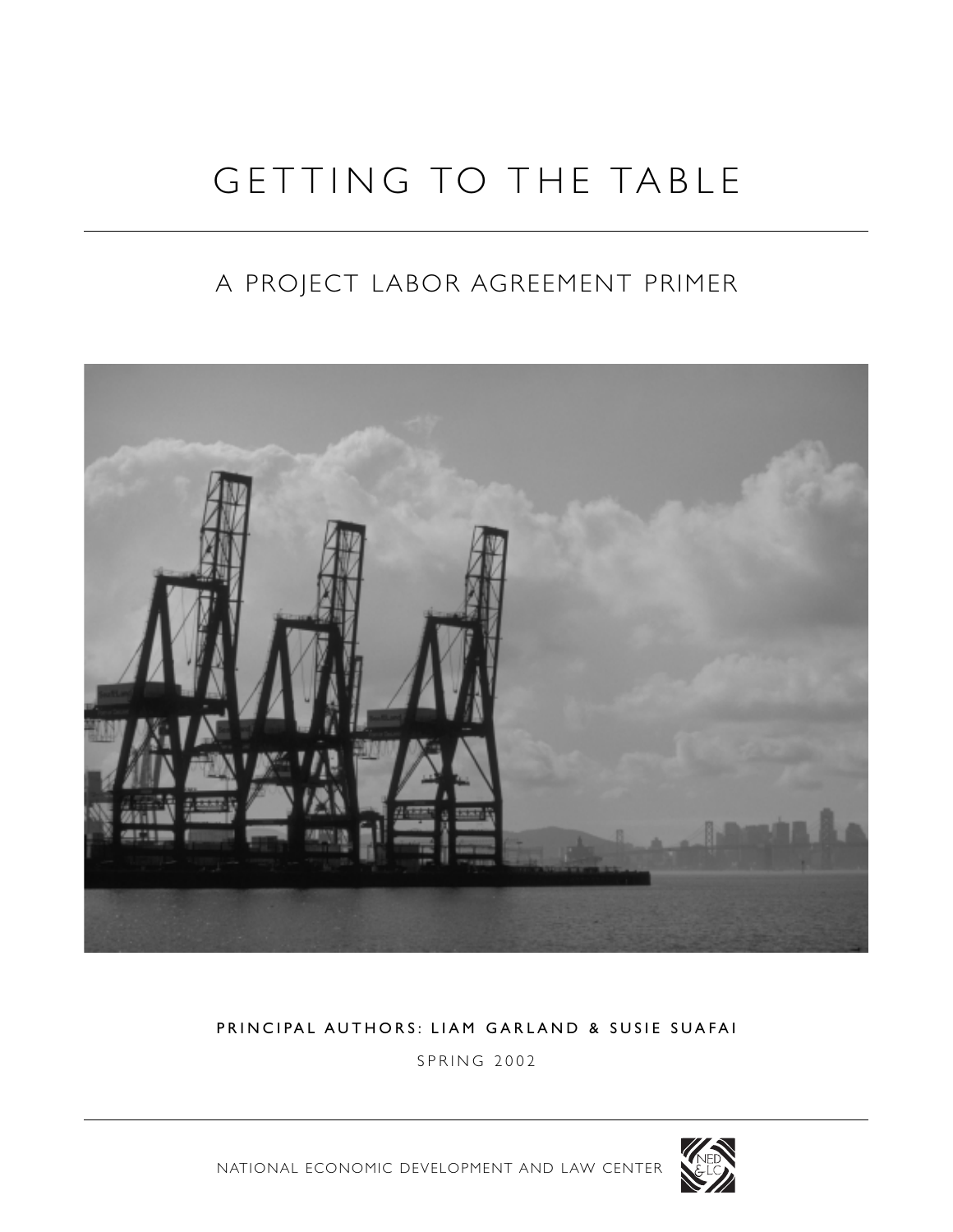## BACKGROUND

## PROJECT LABOR AGREEMENT INITIATIVE

This publication grew from the National Economic Development and Law Center's (NEDLC) continued involvement with community building efforts of West Oakland residents. Specifically, in the fall of 2001, the Port of Oakland planned to enter into a Project Labor Agreement (PLA) for the expansion of both their maritime and aviation facility. The expansion was estimated to take 10 years, at a cost of \$1.2 billion dollars. Community members expressed an interest in participating in this process. NEDLC focused on how community members could become active participants in the PLA negotiation and decision-making process. As a result, NEDLC began a research project exploring the most current information on the public benefits derived from PLAs. This research assisted the development of the Social Justice Provisions of the Port of Oakland's PLA, which provides for community involvement in the implementation of the PLA, employment hiring goals for residents of the City of Oakland and other impacted areas, and a potential funding stream to support social justice provisions.

This PLA primer answers common questions like:"What are PLAs" and "How can communities become involved?" and provides an in-depth analysis on the underlying forces affecting these agreements. It reviews what has been done in other states, defines PLA language and discusses special provisions. We hope the publication will help guide and inform other communities that are concerned about receiving benefits when public funds are used for major construction development in their neighborhoods and cities.

## N ATIONAL ECONOMIC DEVELOPMENT AND LAW CENTER

The National Economic Development and Law Center (NEDLC), established in 1969, is a nonprofit public interest law and planning organization that specializes in community economic development. NEDLC works in collaboration with community organizations, private foundations, corporations and government agencies to build the human, social, and economic capacities of lowincome communities and their residents. NEDLC helps to create both strong, sustainable community institutions that can act as "change agents," and an effective local infrastructure for their support.

## ACKNOWLEDGEMENTS

This publication, *Getting to the Table: Project Labor Agreements*, was not possible without the valuable input of many people. Contributors include:

- Eleanor Smith, Consultant, Eleanor Smith & Associates
- Tse Ming Tam, Division Director, National Economic Development and Law Center
- Meg Vasey, Esq., Former Intern, East Bay Community Law Center
- Heather Zenone, Legal Intern, East Bay Community Law Center

This publication was also made possible through the generous financial support of the Charles Stewart Mott Foundation.

*Cover photo:* Port of Oakland Cranes. Port of Oakland Maritime and Aviation 2000 Project Labor Agreement ©Morton Beebe/CORBIS

NATIONAL ECONOMIC DEVELOPMENT AND LAW CENTER 2201 BROADWAY, SUITE 815, OAKLAND, CA 94612 PH: 510-251-2600 FAX: 510-251-0600 WWW.NEDLC .ORG

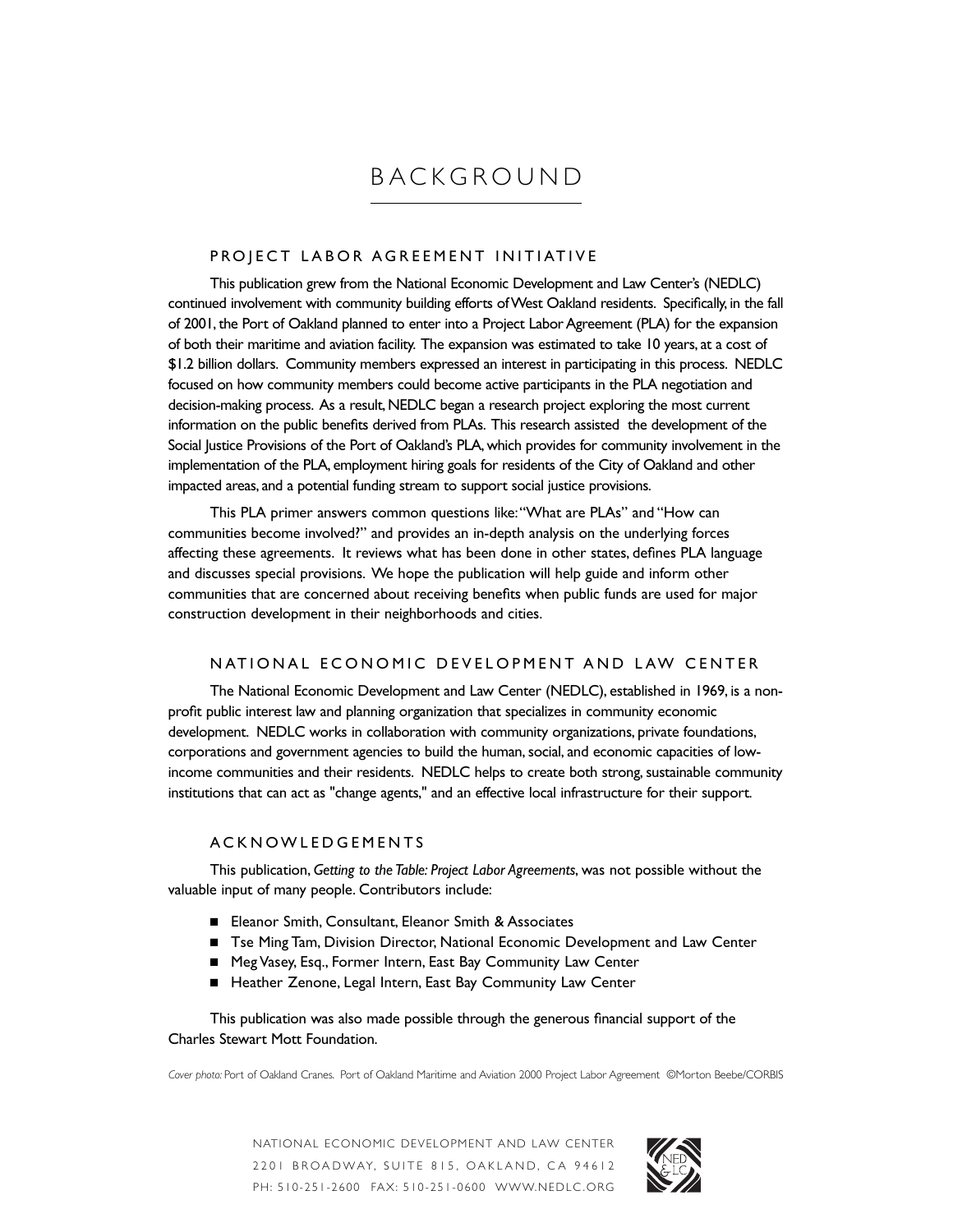# GETTING TO THE TABLE

## A PROJECT LABOR AGREEMENT PRIMER

*Principal Authors*

*Liam Garland Susie Suafai*

*All Rights Reserved. Copyright ©2002 National Economic Development and Law Center*



NATIONAL ECONOMIC DEVELOPMENT AND LAW CENTER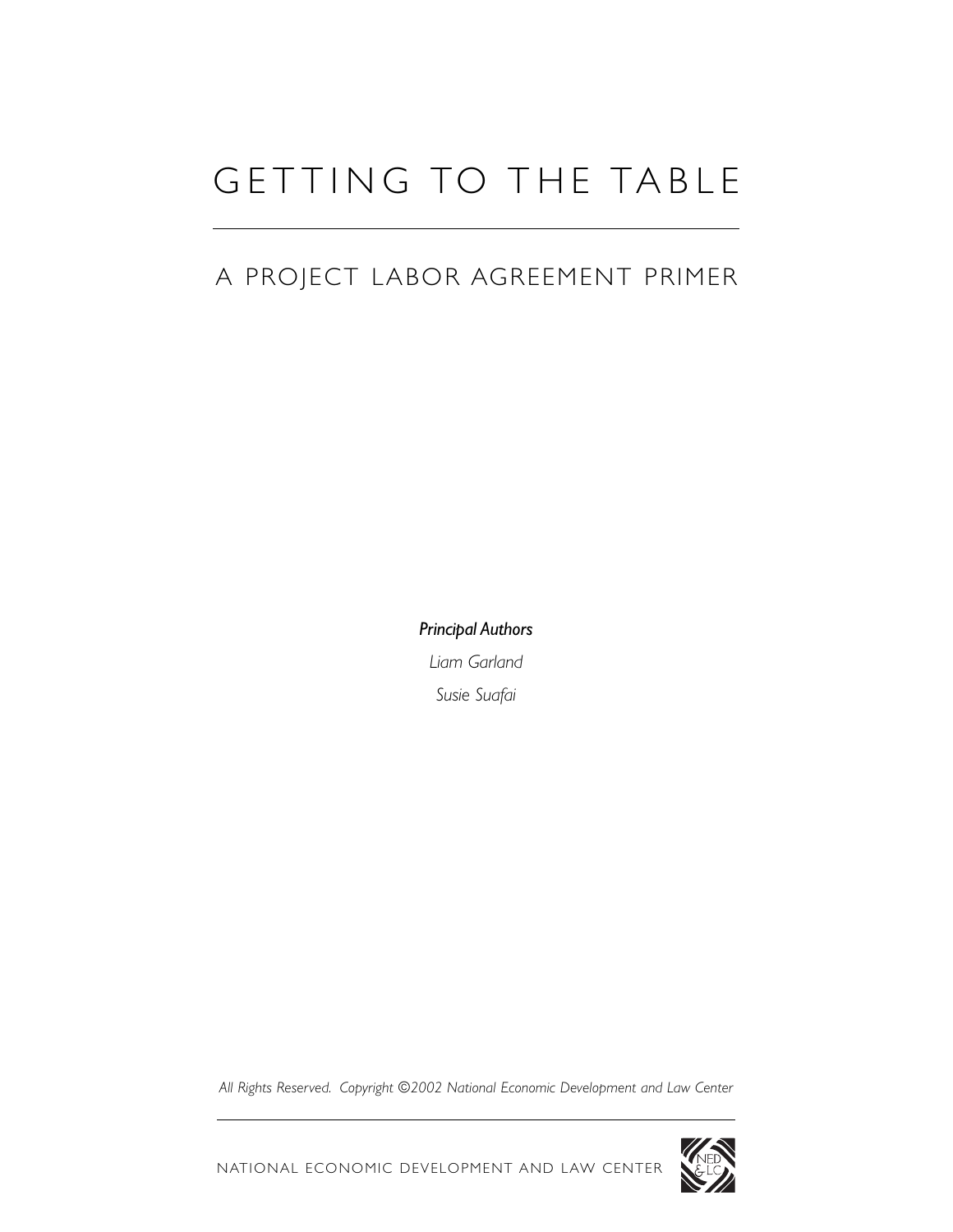ii GETTING TO THE TABLE: A PROJECT LABOR AGREEMENT PRIMER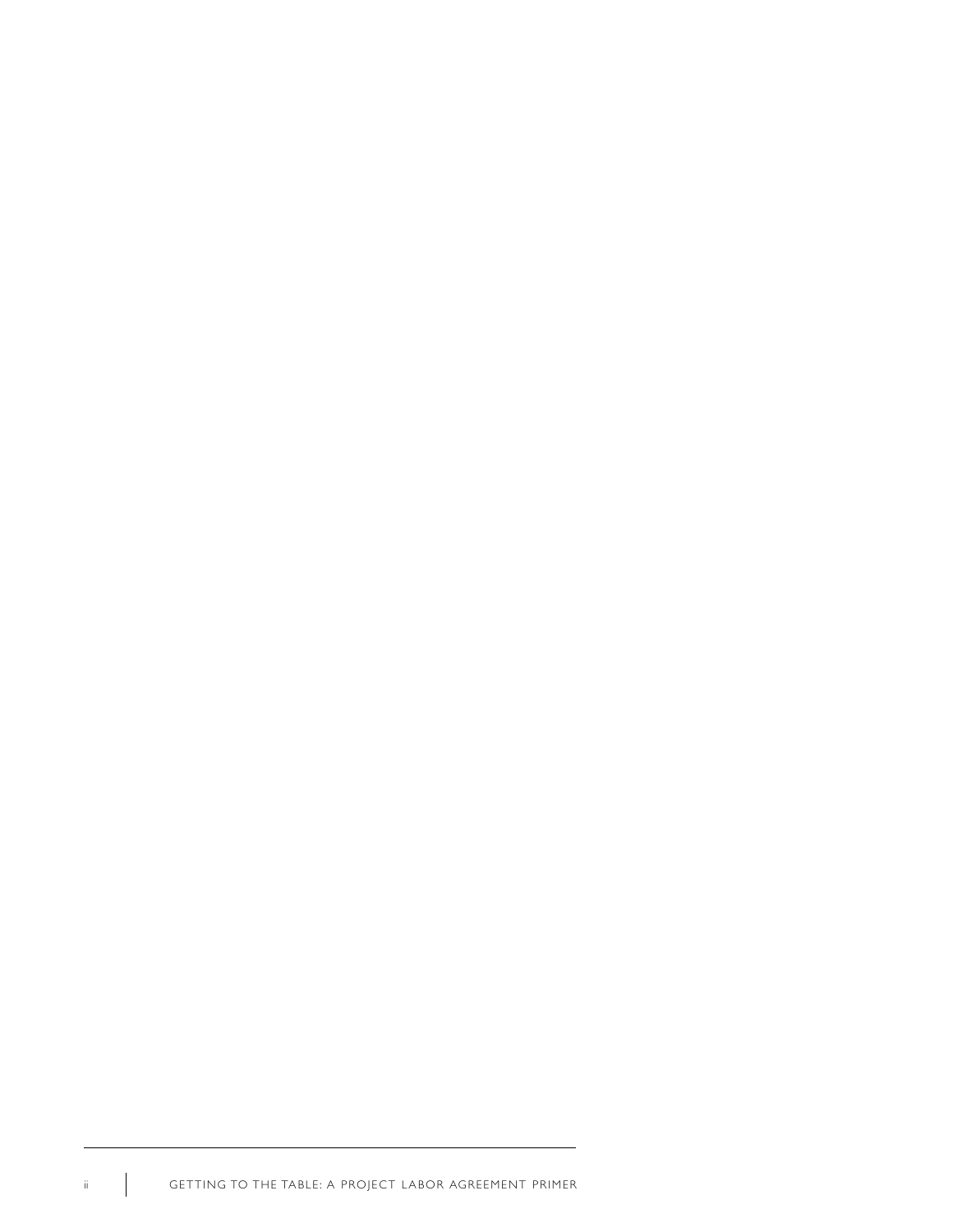## FOREWORD

Not content to sit idly by while large public works projects are built in the middle of their communities, residents of low-income neighborhoods all across the country are organizing, strategizing, and insisting that publicly funded projects include benefits for local residents, such as:

- **■ Living wage jobs**,
- **Increased opportunities** to those historically excluded from training programs and public works contracts, and
- **Investment dollars** for local business assistance and job training programs.

To assist residents and community groups in gaining tangible benefits from public works projects for *their* communities, this primer discusses the Project Labor Agreement (PLA). While fairly common on large private sector projects, PLAs until recently were rare in public-sector projects. In the 1990s, the number of public-sector projects covered by a PLA jumped. Capitalizing on the opportunity for a say in these public works projects, residents from Seattle to Buffalo, from Oakland to Boston, from Los Angeles to New York City joined in PLA negotiations and produced important community benefits. Their strong voices and informed positions resulted in improved community access to living-wage jobs and training for those jobs, as well as much-needed infusions of investment dollars for local business assistance and job training programs.

*Note: In February 2001, President Bush issued Executive Order 13202 prohibiting the use of Project Labor Agreements on all new federal and federally funded projects, representing a policy reversal from former President Clinton. In the summer of 2001, a lawsuit was brought by the National Building and Construction Trades Department, the City of Richmond and the Contra Costa County Building and Construction Trades Council challenging Executive Order 13202. The NEDLC joined the Sierra Club and others in submitting an amicus curiae brief on behalf of community benefits gained through PLAs. On November 7, 2001 Judge Emmet G. Sullivan, United States District Court for the District of Columbia, permanently enjoined the order. The impact of the ruling clears the way for the use of PLAs by public or private entities on large construction projects. This manual focuses on assisting communities in gaining pro-community language in PLAs on local, state and federal public works projects.*

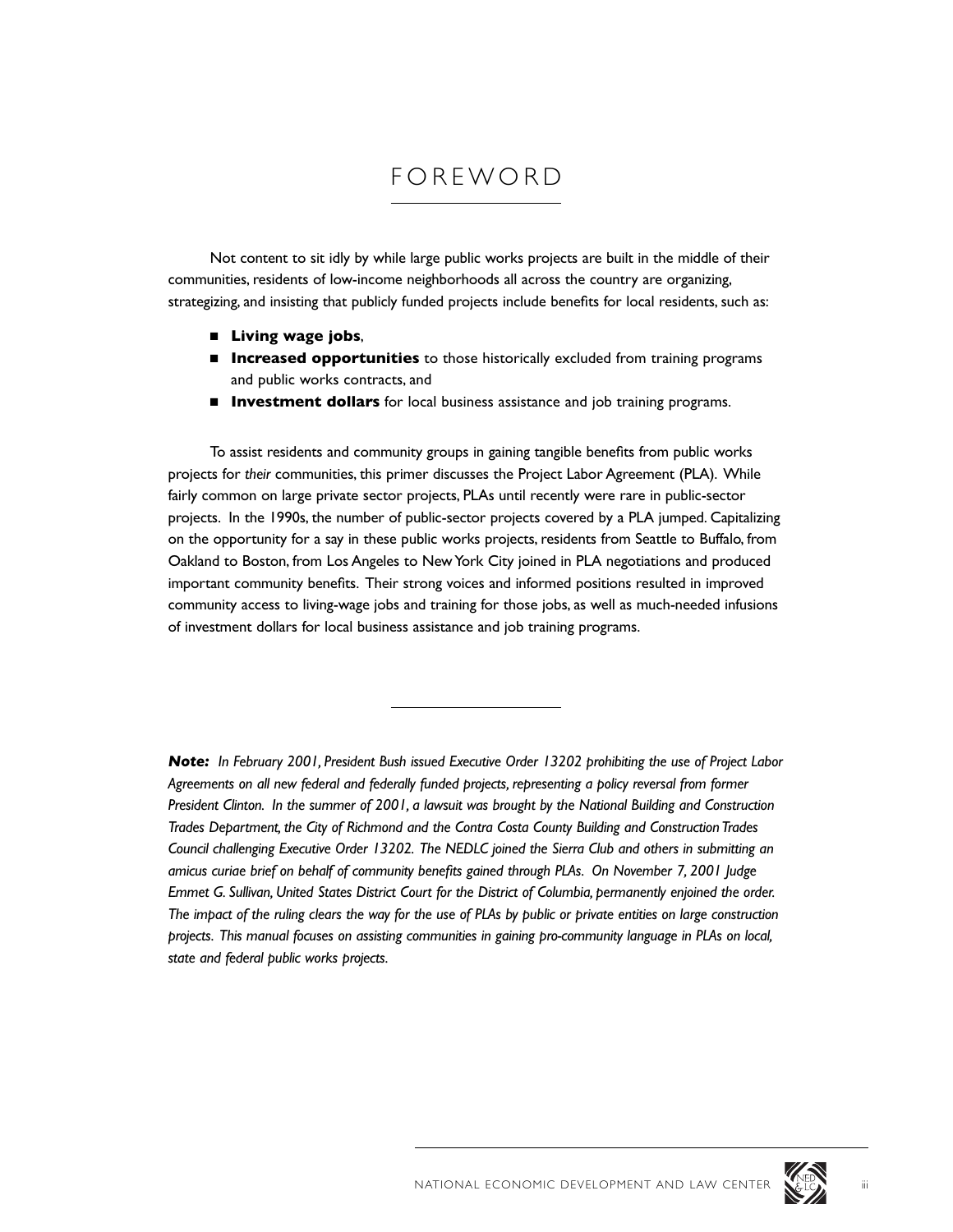## iv GETTING TO THE TABLE: A PROJECT LABOR AGREEMENT PRIMER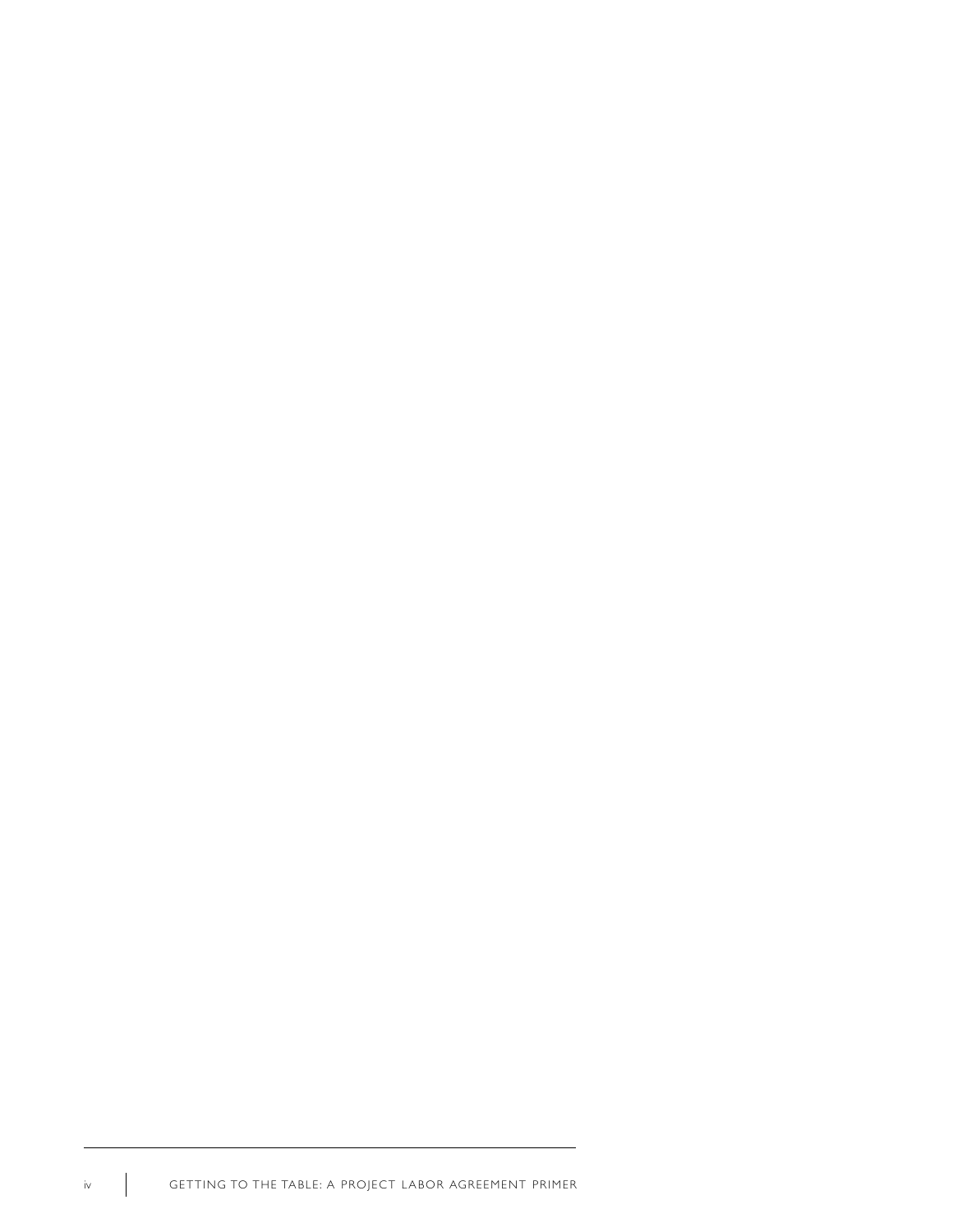## TABLE OF CONTENTS

| $\begin{tabular}{ll} \bf{I} & \bf{I} & \bf{I} & \bf{I} & \bf{I} & \bf{I} & \bf{I} \\ \bf{I} & \bf{I} & \bf{I} & \bf{I} & \bf{I} & \bf{I} \\ \bf{I} & \bf{I} & \bf{I} & \bf{I} & \bf{I} & \bf{I} \\ \bf{I} & \bf{I} & \bf{I} & \bf{I} & \bf{I} & \bf{I} \\ \bf{I} & \bf{I} & \bf{I} & \bf{I} & \bf{I} & \bf{I} \\ \bf{I} & \bf{I} & \bf{I} & \bf{I} & \bf$ |
|-----------------------------------------------------------------------------------------------------------------------------------------------------------------------------------------------------------------------------------------------------------------------------------------------------------------------------------------------------------|
|                                                                                                                                                                                                                                                                                                                                                           |
|                                                                                                                                                                                                                                                                                                                                                           |
|                                                                                                                                                                                                                                                                                                                                                           |
|                                                                                                                                                                                                                                                                                                                                                           |
|                                                                                                                                                                                                                                                                                                                                                           |

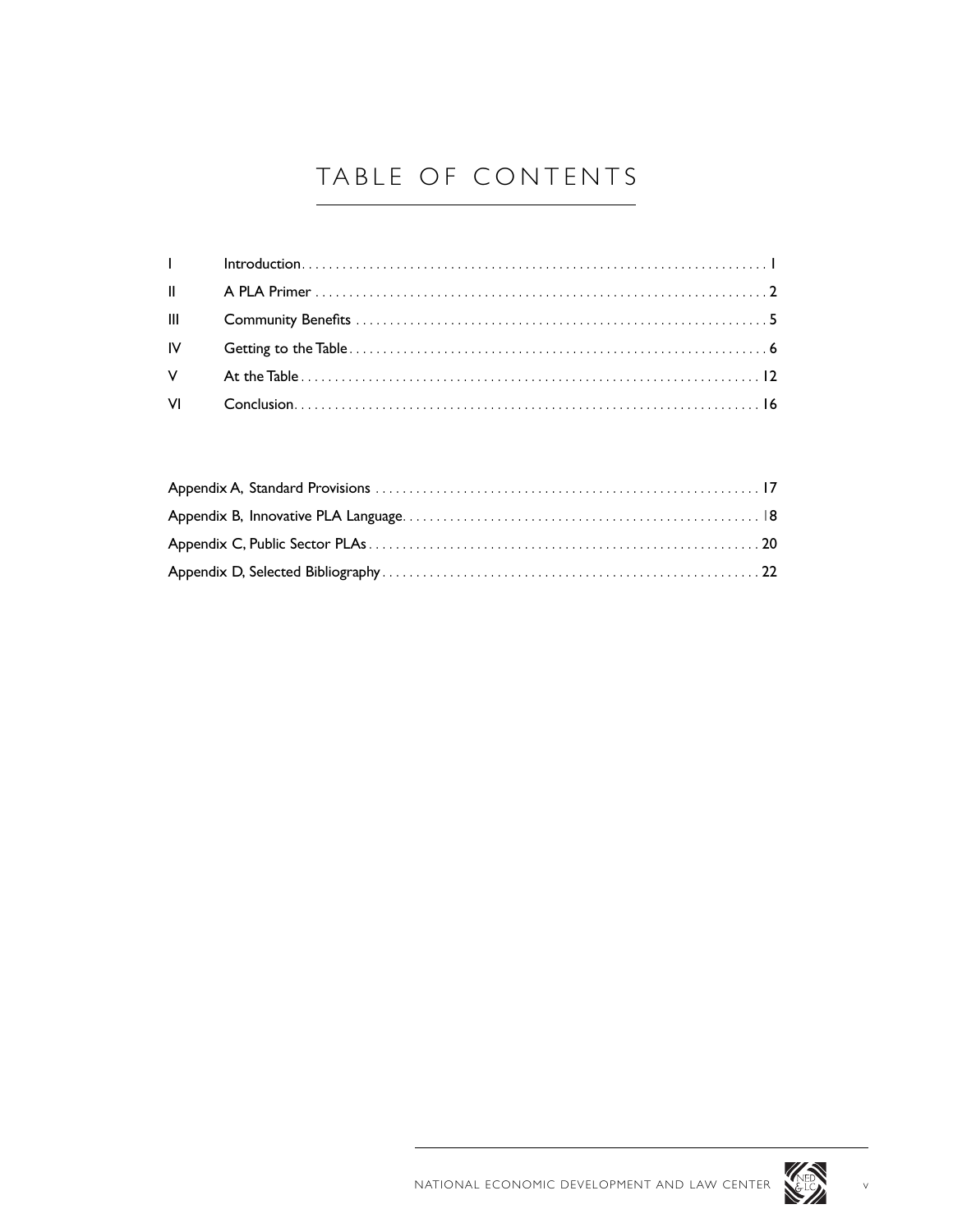## GRAND COULEE DAM, 1939



*Completed in 1939, the Grand Coulee Dam was covered by the first Project Labor Agreement on a public project.*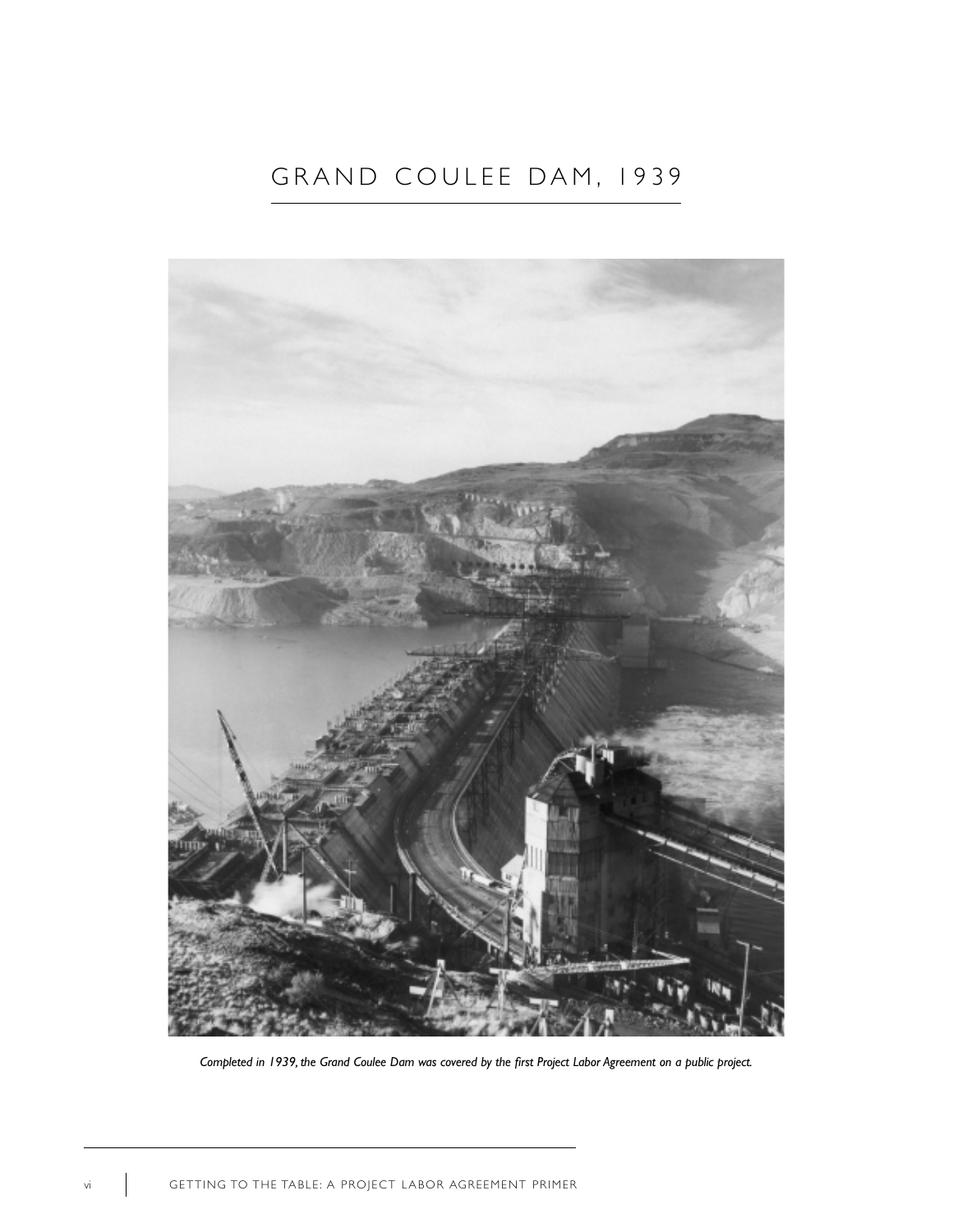# INTRODUCTION

In the last decade, more than fifty public works projects have been covered by PLAs. Since the billion-dollar cleanup of Boston Harbor in the late 1980s, the number of public sector Project Labor Agreements (PLAs) has jumped exponentially. Some county governments have gone even further, mandating that PLAs be considered for *all* public-works projects. Today, public- sector PLAs are in effect in Washington, Ohio, California, Indiana, Massachusetts, Nevada, and New York, among other states.

This primer is intended to empower community groups to:

- Get to the PLA negotiating table, and
- Negotiate effectively for community interests.

Designed as an easy-to-use manual, this publication deals exclusively with PLAs on *public sector* projects. It includes a step-by-step guide to making sure local communities have both a voice in the process and an informed choice about the benefits of public works projects. Based on interviews with dozens of PLA participants and an examination of most of the public sector agreements created to date, this primer describes the experiences and achievements of several community groups across the country that have been involved in public sector PLA negotiations.

The first section of the manual defines a PLA, describes the players involved, their primary interests, and the typical process by which PLAs are created. The next section answers the crucial question,Why should communities care? The following sections present the stories and lessons of several successful community groups, along with explicit strategies community groups can take to obtain benefits from public works projects for community residents. Finally, the publication compares social justice and pro-community language from several PLAs and distills the most forceful, effective, and positive language for which community groups should advocate.

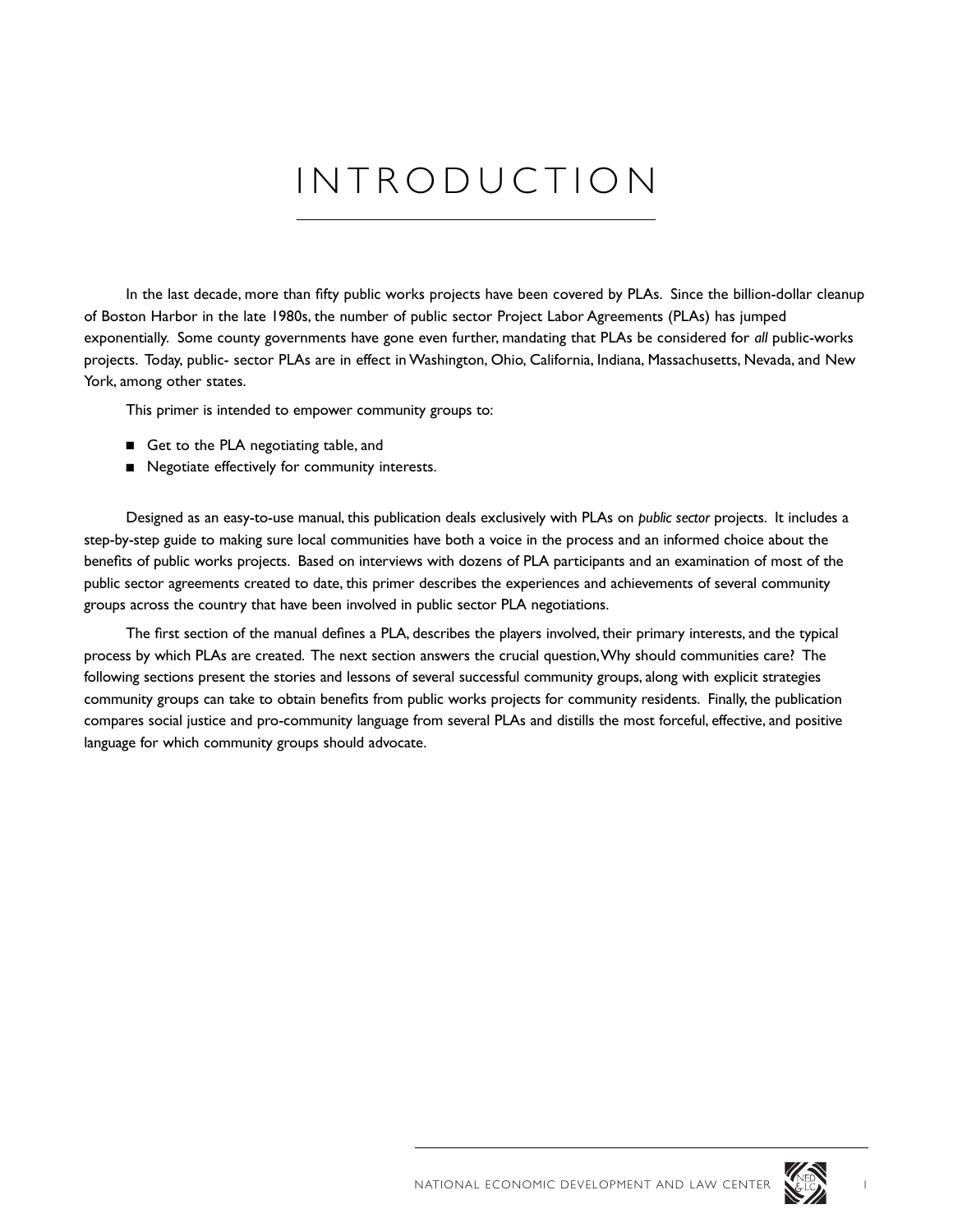# A PLA PRIMER

This section provides basic information on PLAs. It defines the term, describes the context for when and in what circumstances PLAs are implemented, and sets the stage for community groups' involvement in the process.

Five key questions are addressed:

- What is a Project Labor Agreement (PLA)?
- Who are the key players in a PLA?
- What are the players' primary interests?
- What language is typically included in a PLA? and
- What happens when a PLA is in effect?

## WHAT IS A PROJECT LABOR AGREEMENT?

A PLA is an agreement made between a project contractor (usually a general contractor managing a large construction project) and the local building and construction trades unions. All contractors who do project work must agree to be bound by the PLA. These agreements typically establish project workers' wages, how disputes will be resolved, common work hours for all project workers, use of local union hiring halls, and union security provisions. By far, the most important element in a PLA is a guarantee by the unions not to engage in any job action, including a strike, on the construction site.

In exchange for the unions' promise not to strike, contractors agree to use the local hiring hall and pay into union pension and health funds for all workers. The language governing the local hiring hall does not, on its face, guarantee that all labor on the project will be union labor, but it generally results in the use of mostly union labor on the project.

It should be stated at the outset that PLAs are highly controversial. They serve the interests of some parties at the sake of other parties. Who opposes them and who supports them in any given jurisdiction depends on several factors, which will be reviewed in the section,"Getting to the Table." Below is a summary of the main players involved in PLAs and their major interests.

### WHO ARE THE KEY PLAYERS IN A PLA?

The most important players in PLA negotiations are the contractors, unions, public agencies and communities. The public agency—ultimately responsible to taxpayers—seeks to minimize costs and ensure on-time completion. Local unions seek to ensure jobs for their members, protect the rights of workers, and ensure safe working conditions. Contractors seek a fair and profitable structure for how contracts are awarded and executed. The community is an important player frequently missing from this straightforward analysis.

## WHAT ARE THE PLAYERS' PRIMARY INTERESTS?

**Contractors** generally oppose PLAs, but different contractors oppose them for different reasons. Some contractors are called "merit shops," meaning they do not employ union workers. Others are called "union shops" because they have a collective bargaining agreement with local unions. Still, others—particularly large contractors—use both union and non-union labor.

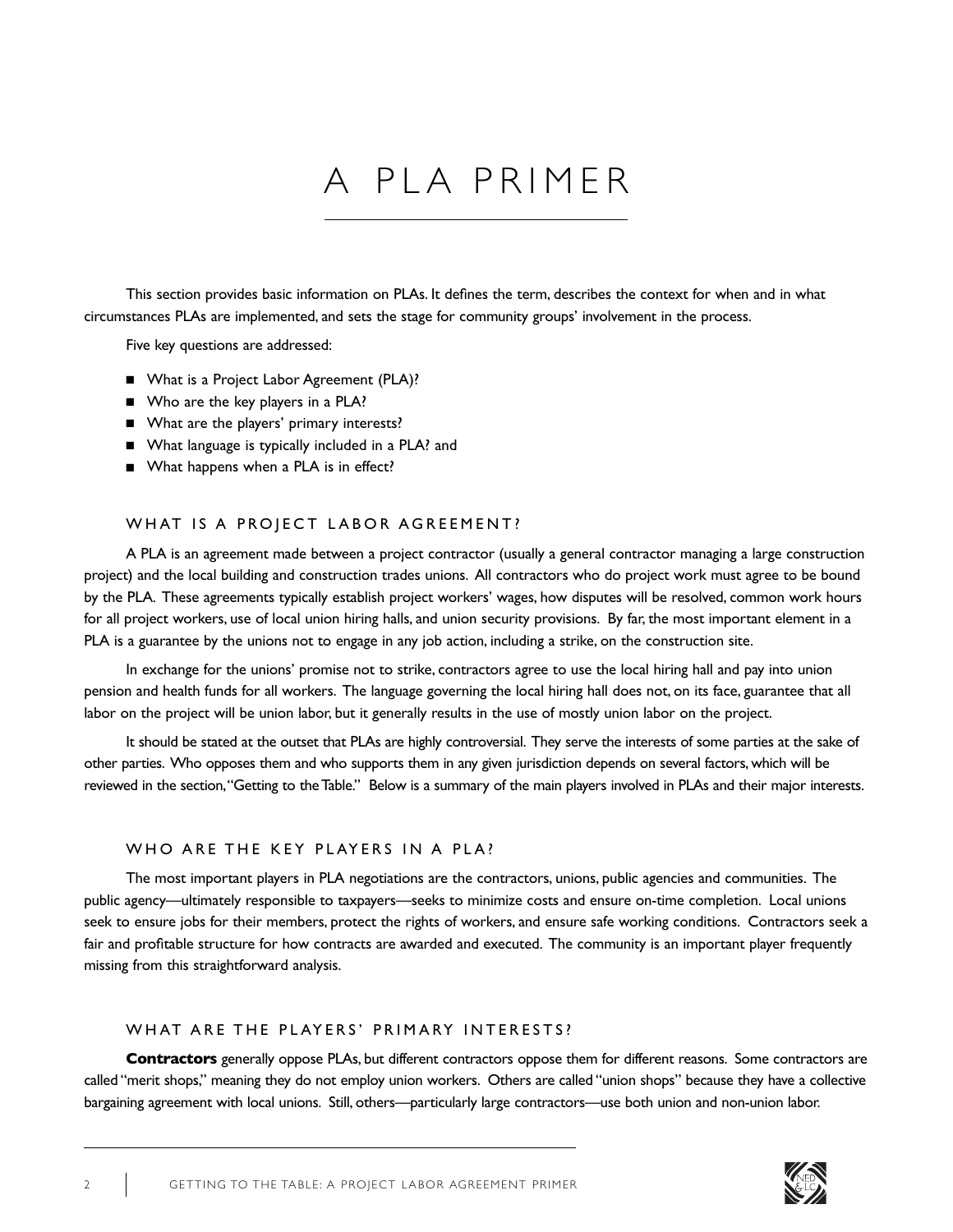Merit shops tend to believe PLAs place them at an inherent competitive disadvantage to union shops. PLAs typically require merit shops to utilize the hiring hall for workers. The Associated Builders and Contractors, which represents merit contractors, is a vocal and persistent opponent of PLAs; it frequently files suit against public agencies that authorize a PLA.

Although it might seem that union contractors would support PLAs, this is usually not the case. Union contractors have negotiated their key interests in pre-existing collective bargaining agreements with local unions; a PLA can override these agreements in ways that can disadvantage a union contractor. The Association for General Contractors, a large national association of mostly union shops, takes this position.

Women and minority contractors are a key sub-group of contractors. These contractors are usually not union and often object to PLAs for reasons similar to merit shops. But because these typically smaller contractors often find themselves at a disadvantage in competing for the large contracts, that are part of public works' projects, their position on a particular PLA depends on the potential benefits or risks it represents to them. To overcome their competitive disadvantage, local women and/or minority contractors sometimes unite in special contractor associations.

In opposing PLAs in court, the Association of General Contractors and the Associated Builders and Contractors make similar arguments against PLAs. These agreements, the associations argue, are anti-competitive, increase costs and delays, waste taxpayer dollars, and violate the law.

**Unions** strongly support PLAs. Yet, similar to contractors, this generalization disguises important distinctions. The local (often county-wide) Building and Construction Trades Council or the Building Trades Council usually represents a dozen or more local unions. Because a PLA typically results in more union workers employed on a project, the Building Trades Council sees it as a great achievement.

Typically, the Building Trades Council's executive secretary is the primary negotiator for unions' interests in a PLA. If the specific terms of a proposed PLA are not equal to or better than the existing collective bargaining agreements of the Council's member unions, those unions will be unlikely to approve it. In such cases, the executive secretary, who is elected by and accountable to all of the local unions, will face conflict from both contractors and the Council's member unions.

The **public agency** is another key player. Federal, state, and local agencies have all entered into PLAs. Quasiindependent governmental agencies, including airports and seaports, are also familiar with PLAs.

Before any bids are let for the project work, the board of the public agency must approve a PLA negotiation. Sometimes the agency must also approve the final agreement. Before authorizing negotiations, the board usually hires a consultant to examine and report on the costs and benefits of a PLA. A 1994 Supreme Court decision, *Boston Harbor,* found public sector PLAs legal, but left open the possibility of legal dispute if the public agency itself negotiated the agreement. To avoid legal disputes, public agencies now delegate to the project contractor the responsibility of negotiating the PLA.

Individual members of a government agency's board are either elected or appointed. As political figures, board members are sensitive to the needs and interests of taxpayers and other local stakeholders, such as labor unions and contractors associations. The meetings of these agencies are by law open to the public so local residents who want to can make their voices heard in board meetings and the board's decision to enter into a PLA.

The **community** has important interests in a PLA. Communities tend to care about the construction of public projects located near residential areas, because of concerns for public safety, public health, and/or neighborhood disturbance. Communities also have an interest in gaining increased access to jobs and job training, seeing the amount of funding increased for training programs, and having its viewpoints listened to during the PLA process. Because they provide excellent wages and benefits, job training, and meaningful careers, jobs in construction are especially significant for low-income communities.

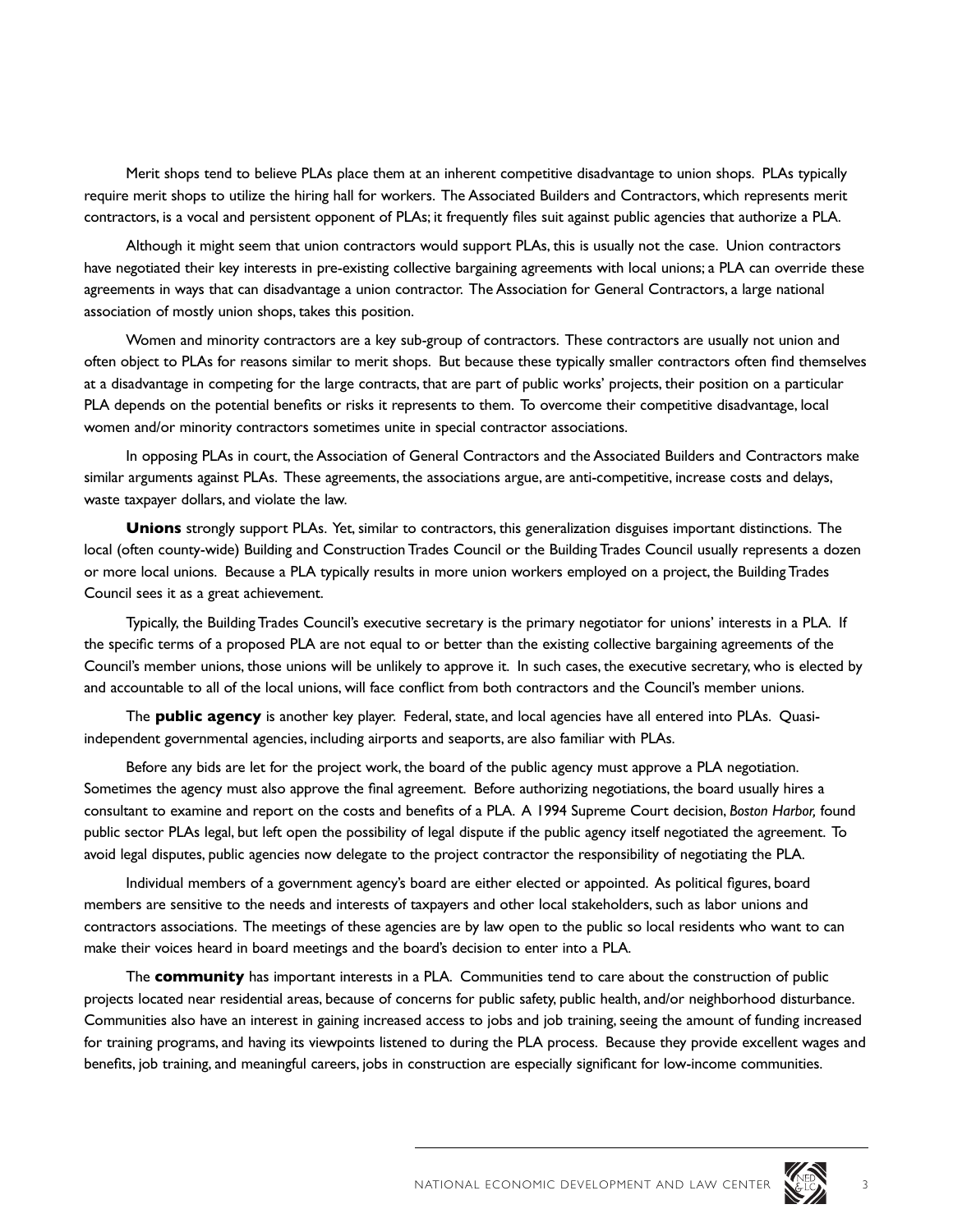Different types of community groups get involved in PLA discussions. One type, the neighborhood association, directly represents a low-income community. Another type, the community-based organization (CBO), provides various kinds of services to residents of low-income communities. Examples of CBOs are employment training agencies and legal aid. Whether directly or indirectly representing local residents, a community group or coalition of community groups is free to advocate for pro-community benefits in a PLA. In communities around the country, common interests in public works projects have spawned labor-community coalitions composed of unions, community organizations, low-income residents, and minority and women contractors.

Community groups of all stripes typically participate in PLA negotiations indirectly; they negotiate separately with labor and management on issues of concern. Under ideal conditions, however, the community is part of the negotiating team (as happened in the PLA negotiations for Seattle's Sound Transit project). Under either arrangement, the community-negotiated agreements can be incorporated into the larger PLA or the parties can enter into signed side-agreements. Although community groups and coalitions rarely sign PLAs, their active involvement in the PLA process can assure that community interests are included in the final agreement.

## WHAT DOES A TYPICAL PLA LOOK LIKE?

PLAs typically include the following provisions:

#### *Unions agree to:*

- Not strike or engage in work disruptions,
- Abide by common work hours for all project workers,
- **■** Follow an expedited dispute resolution process, and
- Provide an adequate supply of skilled labor.

#### *Contractors agree to:*

- Utilize the union hiring hall to hire all project workers, and
- Pay into the union's health, benefit, and pension plans.

Most PLAs include a preference for local workers, i.e., workers who live within the public agency's physical jurisdiction. Most also specify the proportion of journeyman and apprentices to be used by all firms working on the project. Many PLAs include an exemption for contractor's core employees, meaning that a contractor can bring a small group of his or her current employees to the project without going through the union hiring hall. Both standard and innovative PLA provisions are discussed in greater detail in the section "At the Table," on page 12.

## WHAT HAPPENS WHEN A PLA IS IN EFFECT?

There is nothing visibly different on a PLA construction site than on any other construction site. The PLA exists for the length of the project, covers only the project site, and stops when the project ends. Anecdotal evidence suggests that PLA sites are less likely to have a labor disruption and may also have fewer and shorter on-the-ground disputes.

A key factor in the effectiveness of the pro-community provisions of a PLA is the enforcement mechanisms set up and used throughout the project; this topic will be discussed in the section "At the Table," on page 12.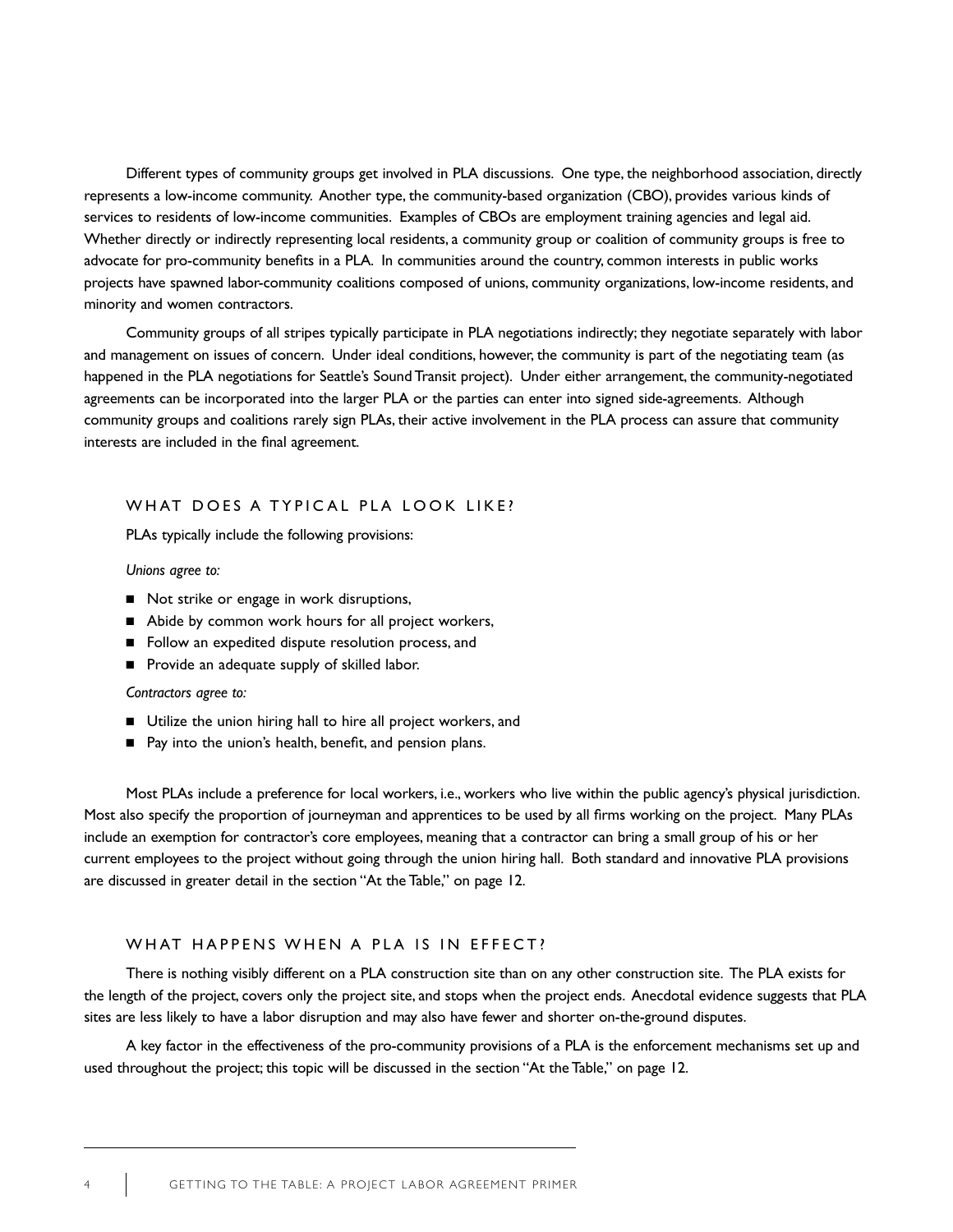# COMMUNITY BENEFITS

PLAs offer communities an opportunity to gain tangible resources: access to jobs, access to training opportunities for local residents, and funding for local programs and businesses. Below are examples of how PLAs achieve these results.

## ACCESS TO JOBS

PLAs almost always include a preference for local workers. At the minimum, PLAs require contractors to use local union hiring halls to recruit workers. Although use of these halls does not guarantee that local workers will be hired first, local hiring hall lists are comprised mostly of local labor. It is important to note that, by law, these hiring halls must be open to non-union laborers.

Additionally, PLAs often explicitly require that workers from the public agency's area be utilized. In California, the Port of Oakland's PLA requires that 50 percent of all project work hours be performed by residents of Oakland or three surrounding cities. Other PLAs set goals for hiring minority, women, and disadvantaged workers (those lacking previous construction experience). For the construction of a baseball stadium in Bridgeport, Connecticut, for example, a PLA required 35 percent local minority hiring. A PLA for the Northwest Academy in Buffalo, NY, mandated that women and minorities make up 35 percent of the project workforce. These percentages are expressed as goals (and not quotas) because of legal requirements.

## ACCESS TO TRAINING OPPORTUNITIES

Almost all PLAs set a maximum or minimum percentage of work hours to be performed by apprentices. Apprenticeship is a workforce training system that prepares individuals for careers in the skilled trades and crafts. Ranging from three to five years, apprenticeship requires both on-the-job training and many hours of classroom instruction. Upon successful completion of an apprenticeship program, an apprentice becomes a journeyman or skilled craft worker. Most registered apprenticeship programs are union-sponsored.

The higher the percentage of apprentices on a construction project, the more training opportunities will be available for local residents. Several PLAs explicitly provide that residents of the project area should fill these apprenticeship positions. Some go further by requiring the use of residents who do not have the traditional skills, i.e., disadvantaged residents. Other PLAs establish percentage goals for utilizing residents and/or women and minorities as apprentices.

## FUNDING FOR LOCAL PROGRAMS AND BUSINESSES

Placing local residents into jobs as apprentices typically requires pre-apprenticeship and job readiness programs. Local workforce development programs that provide these services are often woefully under-funded. Therefore, PLAs that have apprenticeship and local hiring requirements can include a separate fund for pre-apprenticeship and job readiness programs. Sound Transit in Seattle and the Port of Oakland each created a fund to increase the capacity of local programs to prepare nearby residents. Contractors contribute to the fund according to a formula based on hours worked on the project. For example, Sound Transit's PLA contributes approximately 5 cents for every hour worked by workers covered under the agreement. In an important step forward in pro-community PLAs, the Port of Oakland's PLA specifies a dollar amount that is dedicated to construction contracts for women-, minority-, and disadvantaged businesses, and is not obligated to meet any requirements of the PLA.

The next section presents information and advice on how community groups can obtain these important benefits for their constituents.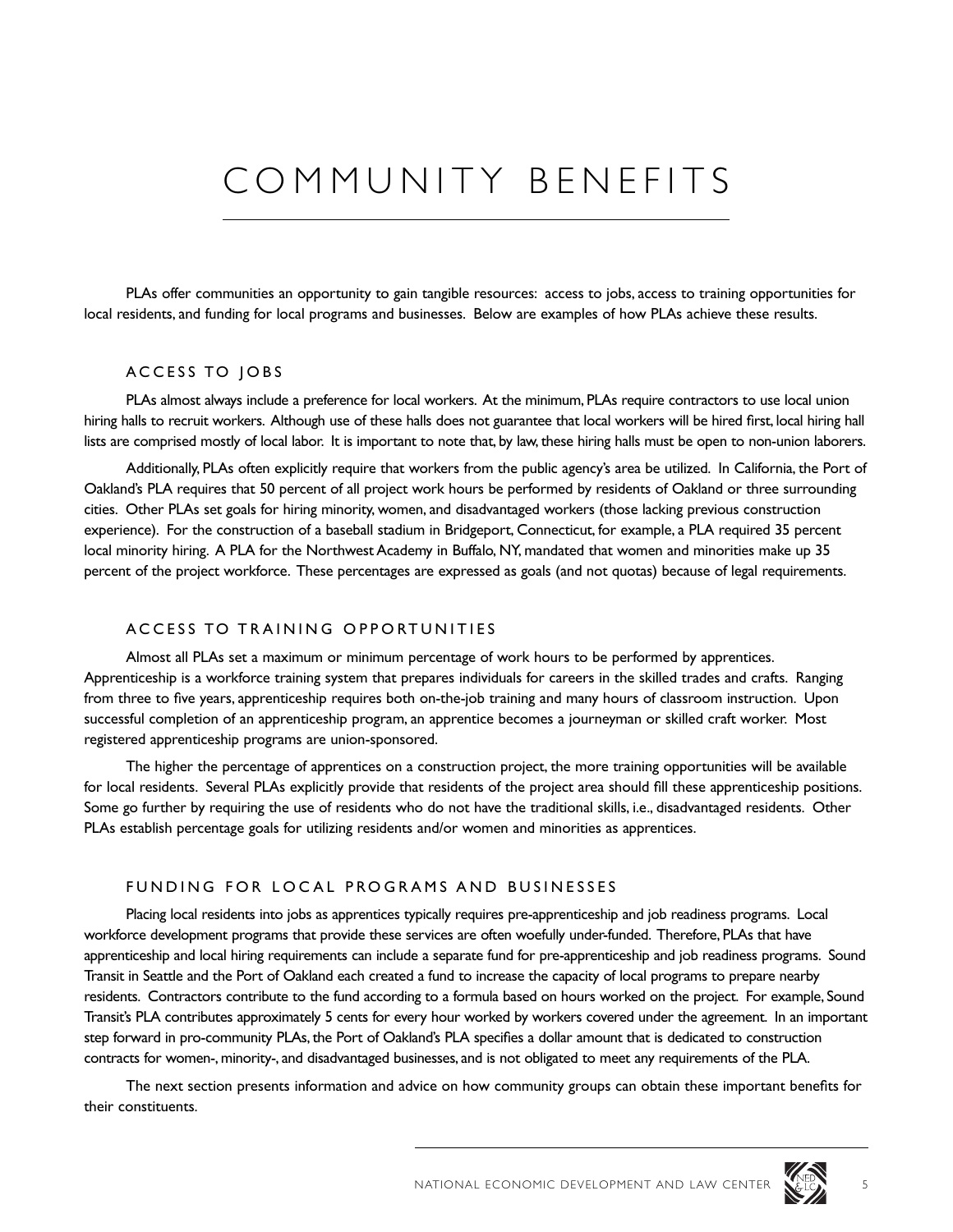# GETTING TO THE TABLE

Community involvement in PLA negotiations, as noted earlier, has resulted in increased access to training and jobs and additional funding for local programs and businesses. This section presents strategies for getting to the bargaining table to negotiate for community benefits on a public project. It discusses important lessons learned by groups across the country that were unrelenting in their efforts.

The first step in developing a strategy for getting to the PLA negotiating table involves "thinking strategically." This step consists of two basic activities: 1) identifying the shared interests of the different players, and 2) understanding where the players' interests diverge.

Before examining the interests of the other players, community advocates need to clearly understand what their own and their community's interests are. Also important is an honest assessment of the community's strengths and weaknesses. Start with the following questions:

- What is the community's ability to organize?
- What is the recent history of labor-community relations?
- What is the capacity of local community-based organizations?

After an assessment has been made of the community's own interests and capacity, advocates can turn their attention to the interests and capacities of other players—local unions, contractors, and the public agency. For this analysis, advocates should examine the following factors:

- How strong are the local unions?
- Have there been work stoppages on any local projects?
- Are there prior or existing PLAs on public projects?
- What is the relationship between unions and the community? Have they acted in concert before?
- What are the political leanings of the public agency's board members?
- Are there local or state laws that favor or oppose PLAs?
- How large is the project?
- How many unions and jurisdictions are involved?
- Is the construction labor market tight?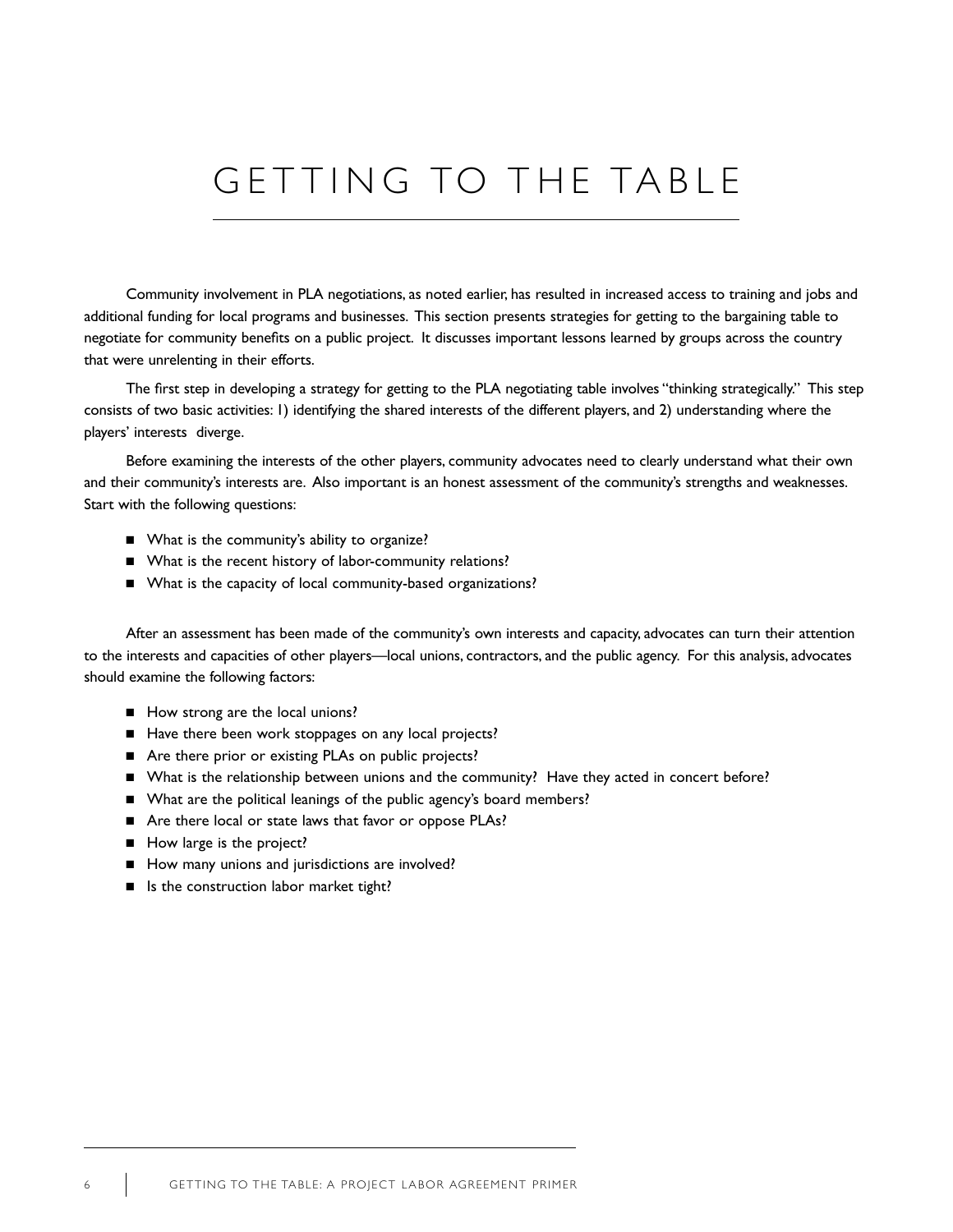## THE FAST JOBS COALITION

## *Seattle's Push for Jobsite Monitoring*

Fairness and Access to Sound Transit Jobs (FAST Jobs), a pro-community jobs coalition in Seattle, sprang from an alliance of community and labor interests. Protests over expected environmental and social impacts from a proposed large public transportation project led to a community forum in which transit and elected officials heard testimony from women and minority workers who had been excluded from union apprenticeship training programs.

In April 1999, the FAST Jobs Coalition was born. Representing residents, workers, and job seekers from Seattle's low-income communities, FAST Jobs targeted local officials and testified at Sound Transit board hearings. The coalition argued that a huge demand for skilled workers existed, that Sound Transit's project would increase this demand, and that the residents of low-income, highunemployment communities in Seattle were ready to meet this demand. It pointed to the low percentage of workers and apprentices who were women or people of color, and asked the pointed question;Why should public dollars go to projects where no benefits flow to the community? FAST Jobs advocated for community participation, a focus on low-income communities, and procedures for getting inner city residents—particularly women and people of color—into jobs and apprenticeship.

The Sound Transit board voted to adopt a PLA and to include FAST Jobs in the negotiations between unions, employers, and Sound Transit. After nearly five months of negotiating, Fast Jobs achieved an increase in goals for apprentice utilization and diversity, and an unprecedented provision to designate "community representatives" or job monitors on this project. Journey-level workers serve as these community representatives and, in addition to their regular duties as employees of PLA contractors, monitor the hiring and successful retention of women and people of color.

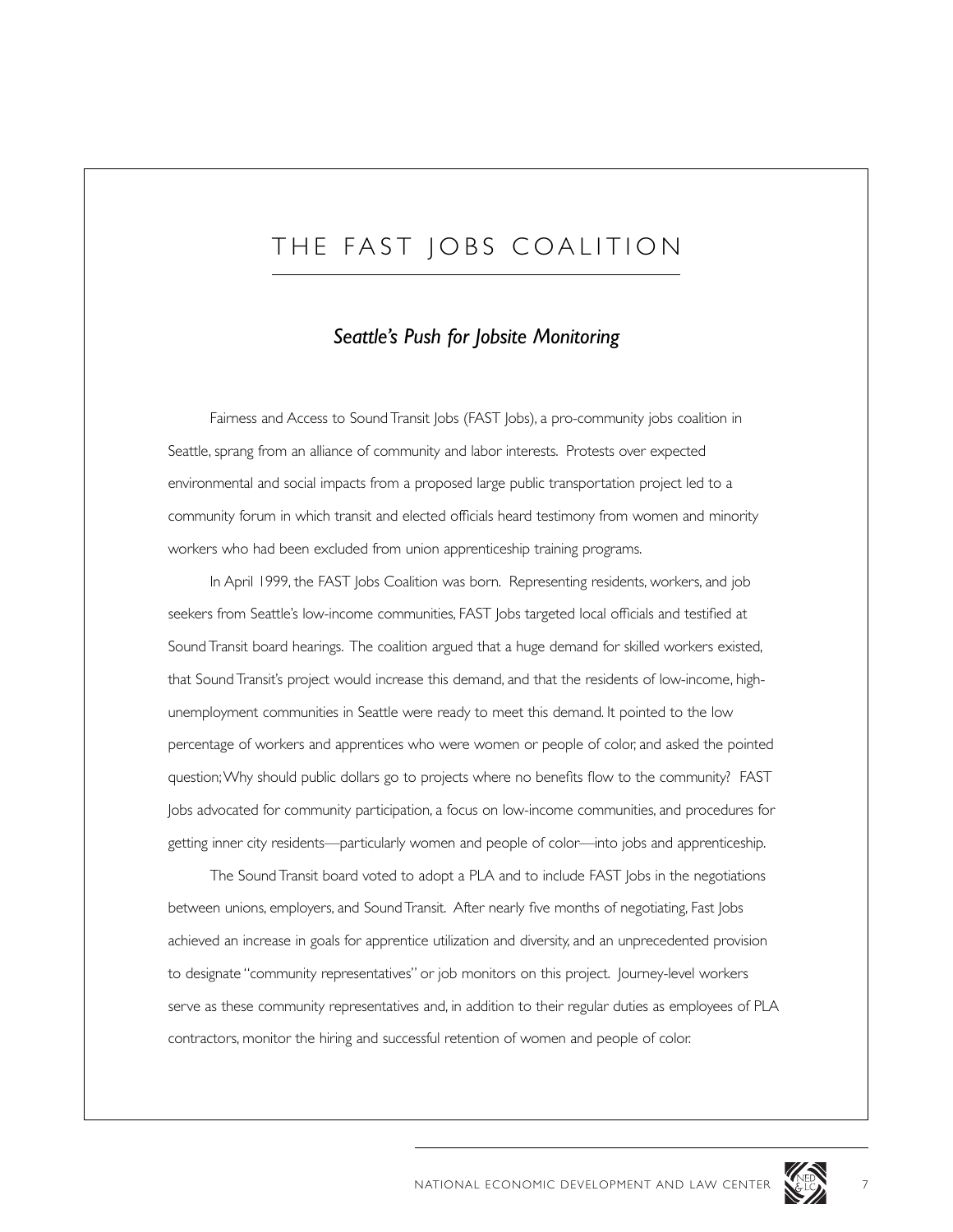Let us look now at these factors in more detail.

**Community capacity:** The ability to get residents to board meetings or protests is one measure of community strength. In Seattle, FAST Jobs organized community members to attend Sound Transit Board meetings and to go to government offices to advocate for a community voice in the PLA. In Oakland, community groups, in years past, had succeeded in stopping work on a large highway construction project through picketing and advocacy. The Port of Oakland, while undertaking a similarly large public project, likely considered this activist history when it accepted community involvement in PLA negotiations.

**Union strength:** Unions are the strongest proponents of PLAs because these agreements guarantee jobs to existing union members and typically create new union members who work as apprentices. It is no coincidence that the three states with the most PLAs (Washington, California, and New York) are all strong union states. Union strength, at both the grassroots and political levels, facilitates public-sector PLAs.

In most PLAs, unions guarantee a supply of skilled labor for the project. In tight labor markets, meeting this guarantee is difficult. Even unions that have the ability to provide skilled labor through their well-established training programs face difficulty. As a result, opportunities may exist to find common cause between organized labor and low-income communities. (See sidebar,"The FAST Jobs Coalition," on how these two groups came together on a large public works project in Seattle.)

**Recent history of labor disputes:** Community advocates should look at the recent history of labor disputes in their region to better understand how powerful the unions are and what the public agency's reactions might be to union demands. In Southern Nevada, PLA negotiations were helped immeasurably by a protracted strike in Las Vegas. The public agency involved wanted to avoid a related labor dispute. Because a PLA guarantees that no work stoppages will take place on the project site, a PLA seemed the pragmatic choice. In New York City, hundreds of union protestors had snarled traffic on the Tappan Zee Bridge because of a dispute with the public agency over the bridge's renovation. A desire to avoid such traffic nightmares helped the Thruway Authority decide to adopt a PLA for bridge renovations.

**Local political climate:** Because PLAs are controversial, local and state politics is another critical factor affecting PLA negotiations. Even in a state where unions are strong, government representatives may oppose PLAs simply on principle; such opposition can be difficult to overcome. After a couple of PLAs were passed in Cleveland, the Ohio State Legislature banned the use of these agreements on public projects within the state.<sup>1</sup> On the other hand, county legislatures in upstate New York and southern California have made it policy to prefer PLAs on county projects.

**Relationships between local unions and the community:** Community advocates should examine the relationships that exist between community groups and labor unions. Relationships may have been built around living-wage campaigns or local hiring preference ordinances. In addition, communities with well-organized social service providers particularly pre-apprenticeship or job readiness providers—are even more likely to get to the bargaining table. These organizations provide a vital link between contractors (who need workers) and unions (who want new members).

In Oakland, the push for community involvement sprang from a labor-community coalition called the East Bay Alliance for a Sustainable Economy, which had been created to address an earlier, non-PLA issue. The local Building Trades Council's executive secretary identified the community as a potential ally and reached out, through the Alliance, for support in obtaining a PLA on a large public project. In Seattle, local community groups enjoyed a long-standing relationship with the unions, in large part through a prominent minority caucus within the union. As a result, labor and the community comfortably allied to get a PLA on a large public works project.

<sup>1</sup> Ohio's Building and Trades Council won an early injunction to stop this law, but the matter is still pending. Wyoming and Utah both have state laws banning the use of PLAs on non-federal projects within the state.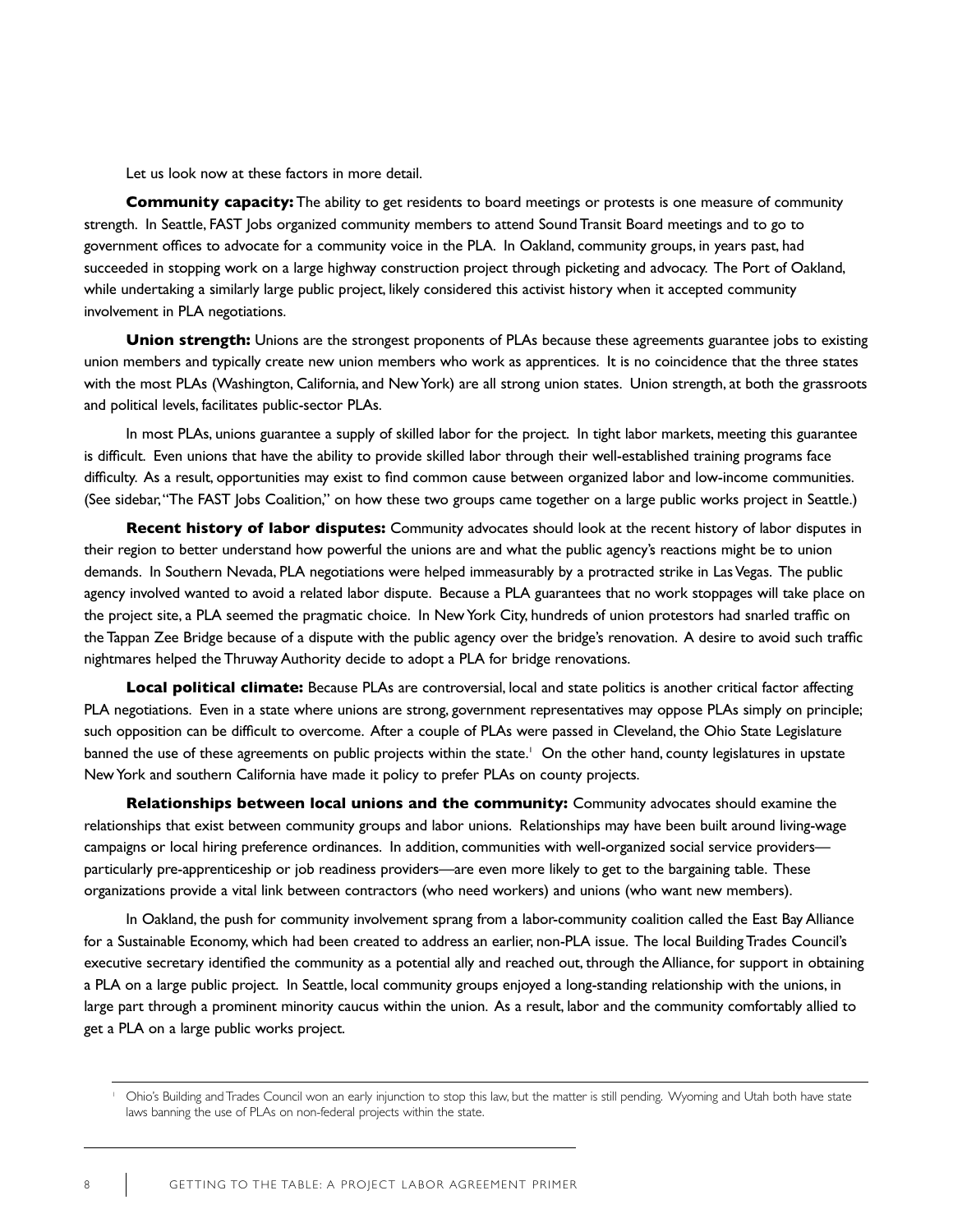**Project size:** The project's size is an important consideration to public agency managers. The bigger the public project, the more likely a PLA will be adopted. Most public projects covered by a PLA have budgets of at least \$10 million and are frequently over \$100 million. Why? First, courts are less likely to overturn PLAs on large projects. Second, the larger the project, the greater the risk of labor strife. Projects of \$10 million to \$100 million require a lot of construction work, which means several, if not dozens, of unions will be involved. The higher the number of unions, the larger the risk that a work stoppage by one will result in work interruptions by several. Because such events cause serious delays and cost overruns and draw unwanted media attention, public agencies might see a PLA as a way to minimize these risks.

Large public projects also require thousands of construction workers. Southern California's water district improvement required over 2,000 workers, and most PLAs cover projects with *several million work-hours.* A shortage of skilled labor can be a real obstacle. In many regions, skilled construction labor is in short supply. For example, in Seattle and Oakland, demand for construction workers is projected to outstrip supply within the next few years. Proponents of PLAs argue that unions are particularly qualified to guarantee a supply of qualified labor, for the following reasons. Unions already have a hiring hall, and in the event that the local labor supply is insufficient, the union can refer members from other jurisdictions. Unions also have state-certified apprenticeship programs that enable them to supply additional trained workers.

**Negotiation Experience:** The project contractor hired by the public agency may have been chosen because of his or her experience in negotiating a PLA on major construction contracts. The executive secretary of the Building Trades Council has probably negotiated PLAs in the private sector. If not, he or she may have access to resources from its National Building and Trades Department. In contrast, community groups may have little experience in business negotiations and even less experience with multi-million or billion dollar construction projects. The community's chief disadvantage is this lack of negotiating experience.

## TIPS FOR DEVELOPING A STRATEGY

No detailed blueprint exists for getting to the negotiating table. It is hoped that the above discussion has made it clear that local conditions matter and should be the basis for a community's strategy.

Summarized below are ideal and difficult conditions for a PLA. Keep in mind that these conditions can play out differently in different communities and that the same condition, when viewed from another angle, can be either a weakness or strength. A particular community may never have had a PLA, for instance. Community advocates might see this as an indication of union powerlessness and, thus, consider it a weakness. But the lack of a PLA might also represent an opportunity. Local unions may be highly motivated to form a community-labor alliance to get the first PLA adopted.

| <b>Ideal PLA Conditions</b>       | <b>Difficult PLA Conditions</b> |  |
|-----------------------------------|---------------------------------|--|
| ■ Large project                   | ■ Small project                 |  |
| Activist community                | No existing PLAs                |  |
| <b>Existing PLAs</b>              | Community-labor tension         |  |
| Regional labor shortage           | ■ Anti-PLA political sentiment  |  |
| Local training programs           | ■ State court hostile to PLAs   |  |
| <b>Political support for PLAs</b> |                                 |  |

Positive community involvement in PLA negotiations can begin in a variety of ways. Seattle's PLA grew out of a Martin Luther King, Jr. celebration. Oakland's PLA grew out of a preexisting labor-community relationship that was driven, in part, by

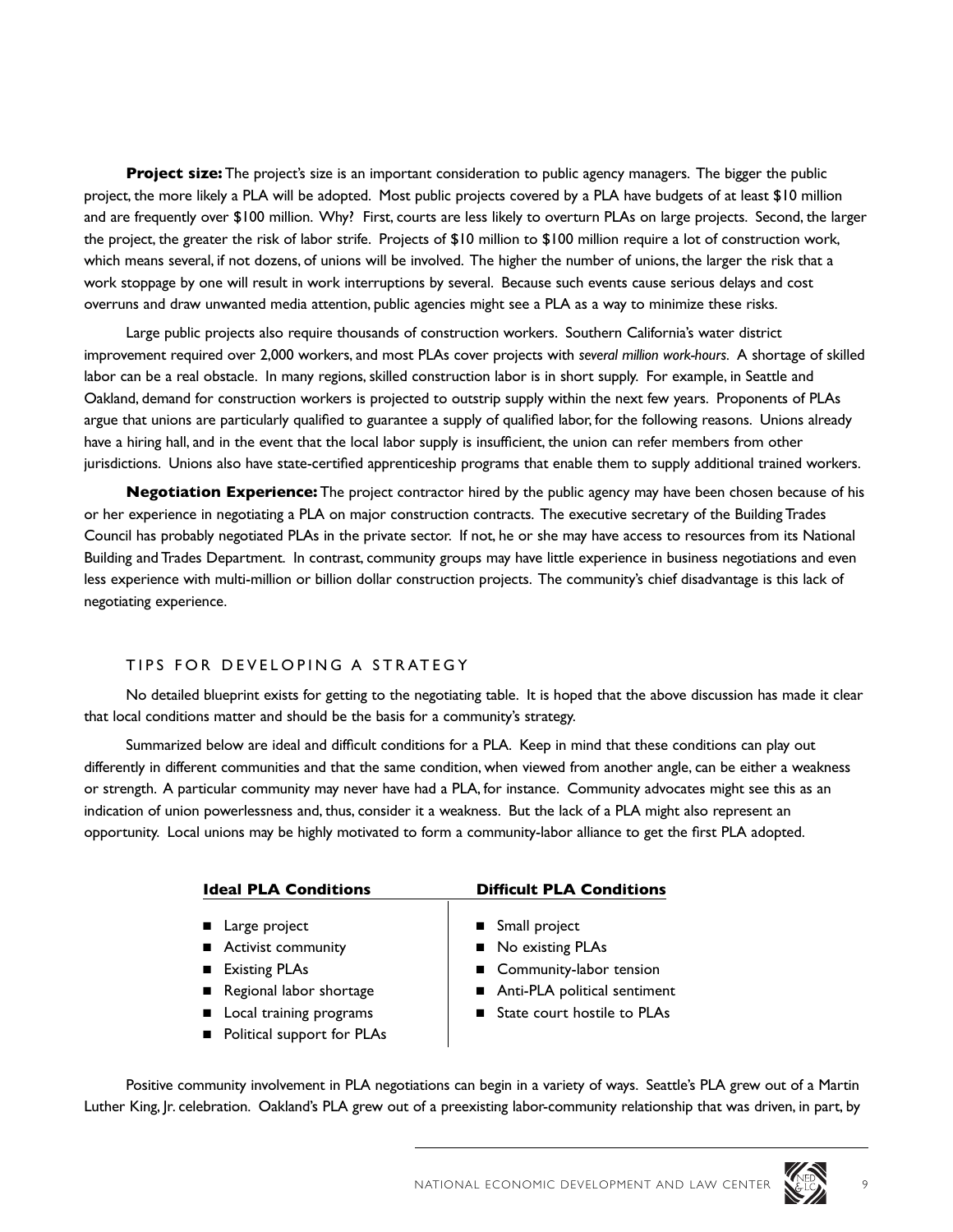the executive secretary of the Building Trades Council. In Buffalo, New York, PLA negotiations began only after a prominent local leader approached union and city officials.

## TAKE ACTION!

- 1. Find out if any public projects are being planned or constructed. Talk to the local Building Trades Council.
- 2. Assess the community's interests, strengths, and weaknesses.
- 3. Make a list or map of all the players involved in the project and identify their interests and potential for opposing or supporting pro-community provisions in a PLA.
- 4. Start a discussion with other community groups and/or leaders about common community goals for a PLA.
- 5. Develop relationships with local players from the perspective that real wins will come from a long-term relationship.
- 6. Advocate. Go to board hearings and the offices of local politicians. Ensure that the community's interests are represented—either by you, another community group, or a coalition.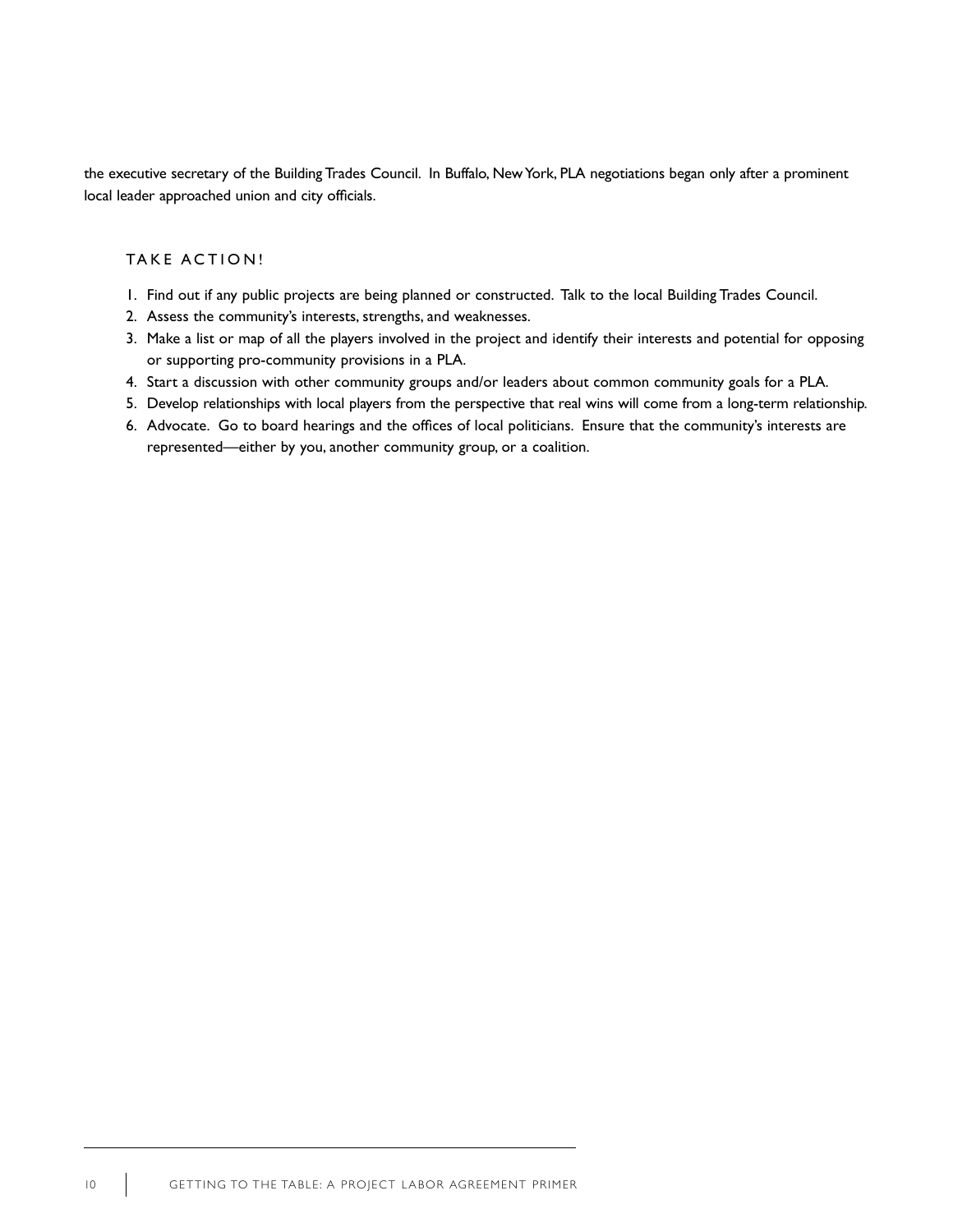## THE OAKLAND COMMUNITY

## *The Port of Oakland's \$1.6 Billion Expansion*

The Oakland community has long focused on the need for employment for its low-income residents. At least part of the community's recent success in PLA negotiations is a tribute to this history of activism.

Two local organizations spearheaded efforts to achieve a pro-community PLA on the Port of Oakland's \$1.6 billion expansion—the Bay Area Construction Sector Collaborative (BACSIC) and the East Bay Alliance for a Sustainable Economy (EBASE). Founded in 1997, BACSIC is a coalition of local workforce development organizations whose purpose is to prepare local residents for employment opportunities created by the construction explosion in the San Francisco Bay Area. BACSIC and other members of the Oakland community engaged the City of Oakland, local unions, and construction contractors for several years with the aim of establishing an apprentice hiring goal for Oakland residents on the City's public projects. During this effort, the community learned of the Port of Oakland's expansion plans.

EBASE is a labor-community coalition that was formed to do grassroots organizing and coalition building for the purpose of economic equity for workers and communities. EBASE, BACSIC, and other members of the Oakland community organized and coordinated their efforts to ensure that the Port of Oakland's PLA would include benefits for the community and not just the labor unions. Members of EBASE and BACSIC observed PLA negotiations that related to community concerns.

The Port of Oakland established a PLA Community Advisory Committee that eventually became the PLA Social Justice Committee. Members of the Advisory Committee consisted of community representatives including EBASE and BACSIC. Through this involvement, the community achieved hiring goals, business set-asides, and funds for implementation of the Social Justice provisions.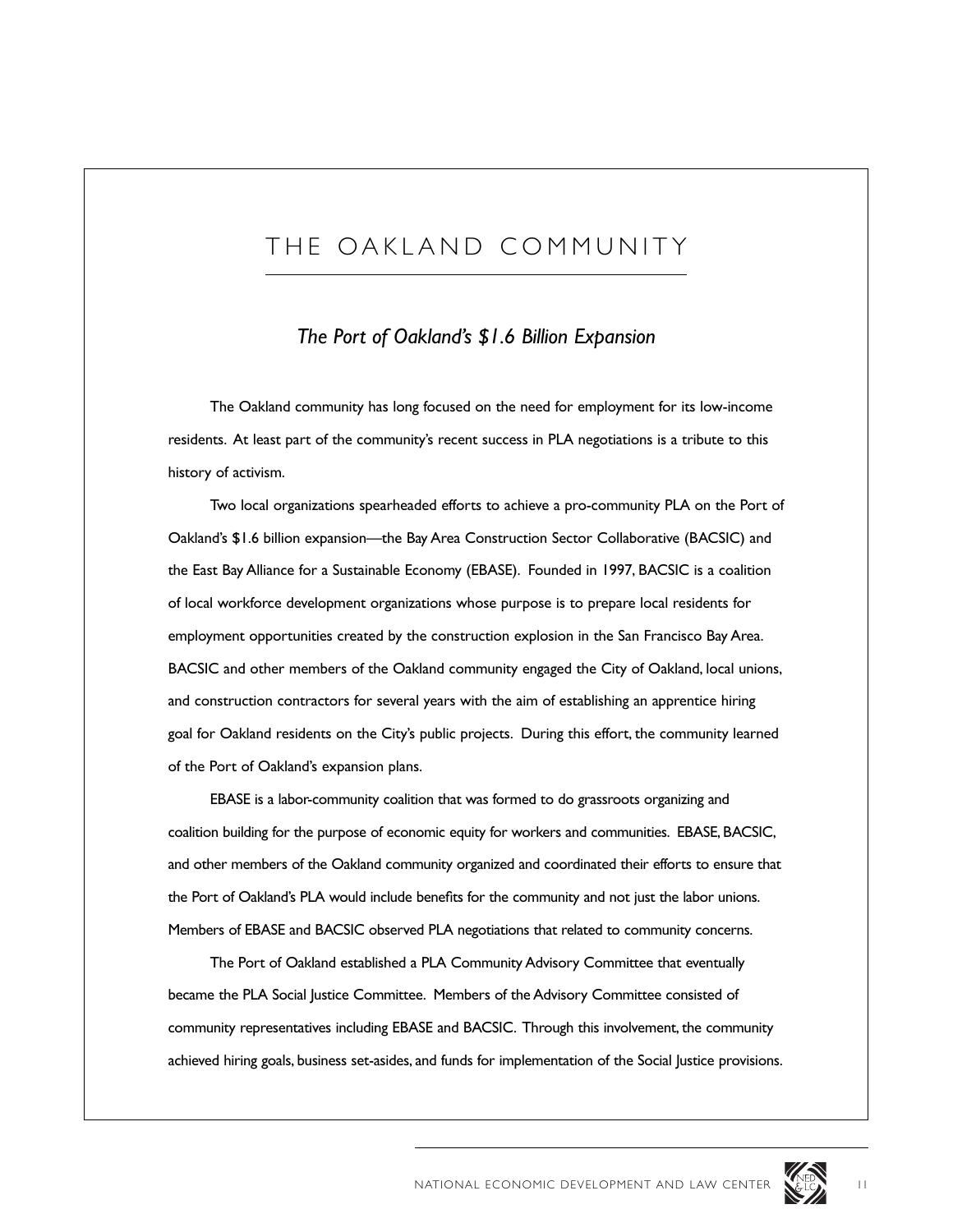# AT THE TABLE

The real work of obtaining tangible benefits for the community begins at the negotiation table. The negotiation process can be grueling and last many months. For certain, it will require patience.

This section describes the minimum, or standard, provisions that a pro-community PLA should include. This language is sometimes written into side-agreements with one or more of the parties. Several provisions that require important community decisions and advocacy are highlighted below.

## S TANDARD PLA LANGUAGE

Many pro-community PLA provisions are standard and deal with local hiring and utilization of women-, minority-, and disadvantaged businesses. It is recommended that these standard provisions be the community's starting point for negotiations.

**Local Hiring:** A local hiring preference is the foundation for pro-community provisions. This preference is typically written in one of two ways. Parties agree that a specific number of skilled workers will be hired from the project's local area, or that the project will provide significant employment opportunities for qualified residents of the project area. For examples of these local hiring preferences, see Appendix A, *Standard Language*.

Three provisions emerge from the local hiring provision to achieve pro-community results. The first one concerns existing affirmative action and equal opportunity requirements governing the project (by local ordinance, for example). It is important for the community to determine whether these existing provisions actually serve the community interest. If they do, they should be incorporated into the PLA. If they do not, they should be strengthened by negotiation.

**Apprentice-Journeyman Ratio:** This provision sets the proportion of apprentices on the project, i.e., as low as 10 percent apprentice, 90 percent journeyman; and as high as 30 percent apprentice, 70 percent journeyman. The higher the proportion of apprentices, the better for the community. More apprentices require the construction trades to pull in new local workers, providing job and training opportunities for community residents.

**Disadvantaged Workers:** This provision complements the local hire and apprentice provisions by requiring all parties to make good-faith efforts to hire residents who have not previously qualified to be employed on construction projects. This provision is intended to allow people who would traditionally be excluded from union apprenticeship—because of a felony conviction or lack of a driver's license or a high school diploma—to enter apprenticeship and paid training jobs on the project.

**Women, Minority, and Disadvantaged Businesses:** PLAs can carve out contract dollars for women-, minority-, and disadvantaged-businesses in one of two ways. The PLA can set a proportion of the contracts that should go to these businesses. This proportion can either be written into the PLA or can incorporate the agency's existing women, minority, and disadvantaged business program. Alternatively, a PLA can carve out a specific dollar amount for these local disadvantaged businesses. A \$15 million carve out in the Port of Oakland's PLA has exempted these businesses from PLA provisions.

Before entering into negotiations, community groups should review PLAs on public projects within their region to make sure that this standard language is included, and if so, consider using the most beneficial PLA language as a baseline for negotiations. A table on the next page lists standard provisions. Appendix A, *Standard Language*, contains more detail on these provisions and their language.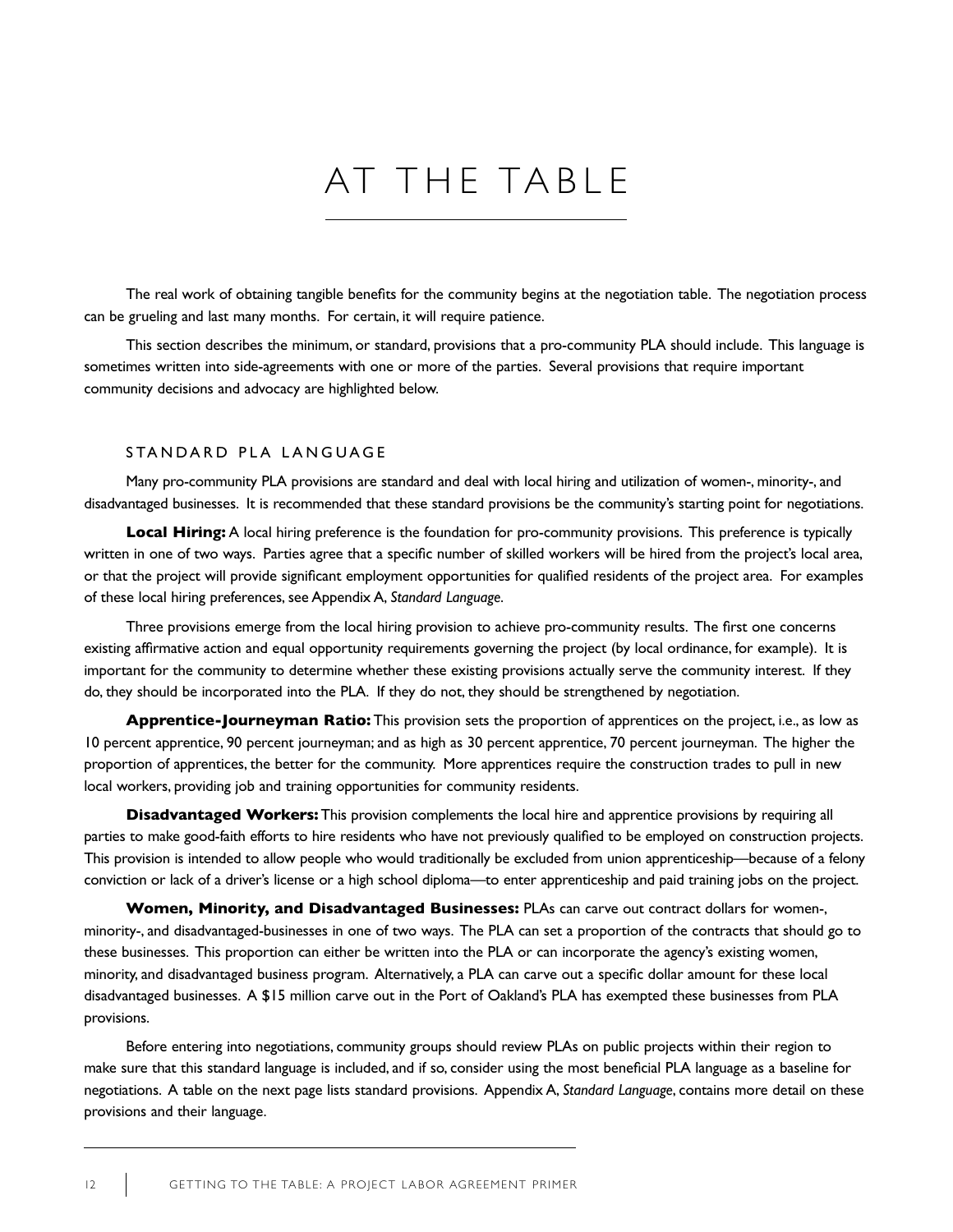## INNOVATIVE PLA LANGUAGE

Negotiating pro-community provisions beyond the above standard provisions will depend on the community's capacity for and experience in organizing and negotiating.

**Job Goals for Women, Minority, and Disadvantaged Workers:** Ideally, a pro-community PLA will include job goals for women, minority, and disadvantaged workers. These goals are written as percentages, e.g., the project shall employ minorities, women, or disadvantaged persons for 50 percent of the project's total work hours.

**Apprenticeship Goals** are also a key mechanism for achieving pro-community results. When supplemented with goals for women, minorities, and disadvantaged residents, this provision should result in low-income, women, and minority residents receiving training and jobs. For the actual language of PLA provisions, please refer to the Appendix B, *Innovative PLA Language.*

**Any Available Hiring Source:**When apprenticeship goals are not being met, PLAs usually give contractors the opportunity to use any available hiring source other than the union hiring hall. New York City's Tappan Zee Bridge was renovated under a PLA that contained a creative alternative. It developed a position equivalent to an apprentice for which participants did not have to meet traditional apprenticeship requirements. The PLA also stipulated that 60 percent of these equivalent positions would be filled by minorities and/or women and that the apprentice equivalents would count toward hiring goals.

## MAKING SURE THE COMMUNITY BENEFITS FROM A PLA

## **Standard PLA Language**

- Local hiring
- Affirmative action / equal employment opportunity
- **■** Training and employment of previously unqualified workers
- Proportion of apprentices
- MBE, WBE, and DBE carve outs
- Emerging business enterprises core employee exception

Whether or not apprenticeship and job goals are met depends on turning a PLA's words into deeds. To do so, a PLA must explicitly address two concerns. First, goals are meaningless unless local residents step forward to fill these positions. To make sure this happens, outreach, referral, and support services are necessary. Second, the players in a PLA must be held accountable for its language. Effective monitoring and sanctions are the means for such accountability.

**Getting Residents to Work:** The best way to ensure that the targeted low-income residents identified in the PLA actually enter into appropriate job training and then get project jobs is to have effective outreach and referral. This refers to proven, proactive methods for getting the word out to interested jobseekers and helping them enroll in the right program. Several PLAs identify the use of a centralized system for conducting outreach and referral. In Buffalo, the system was called the RCPI Residential Screening Program and in Oakland, the system was nicknamed "the Pre Halls." A centralized system can be operated by one community-based organization (CBO) or by a coalition of many CBOs coordinating their efforts. Many communities and local organizations have started to move toward a centralized resource for these services, and a PLA can provide added impetus to complete this process. For communities not moving in this direction, a PLA can provide the incentives and structure for doing so.

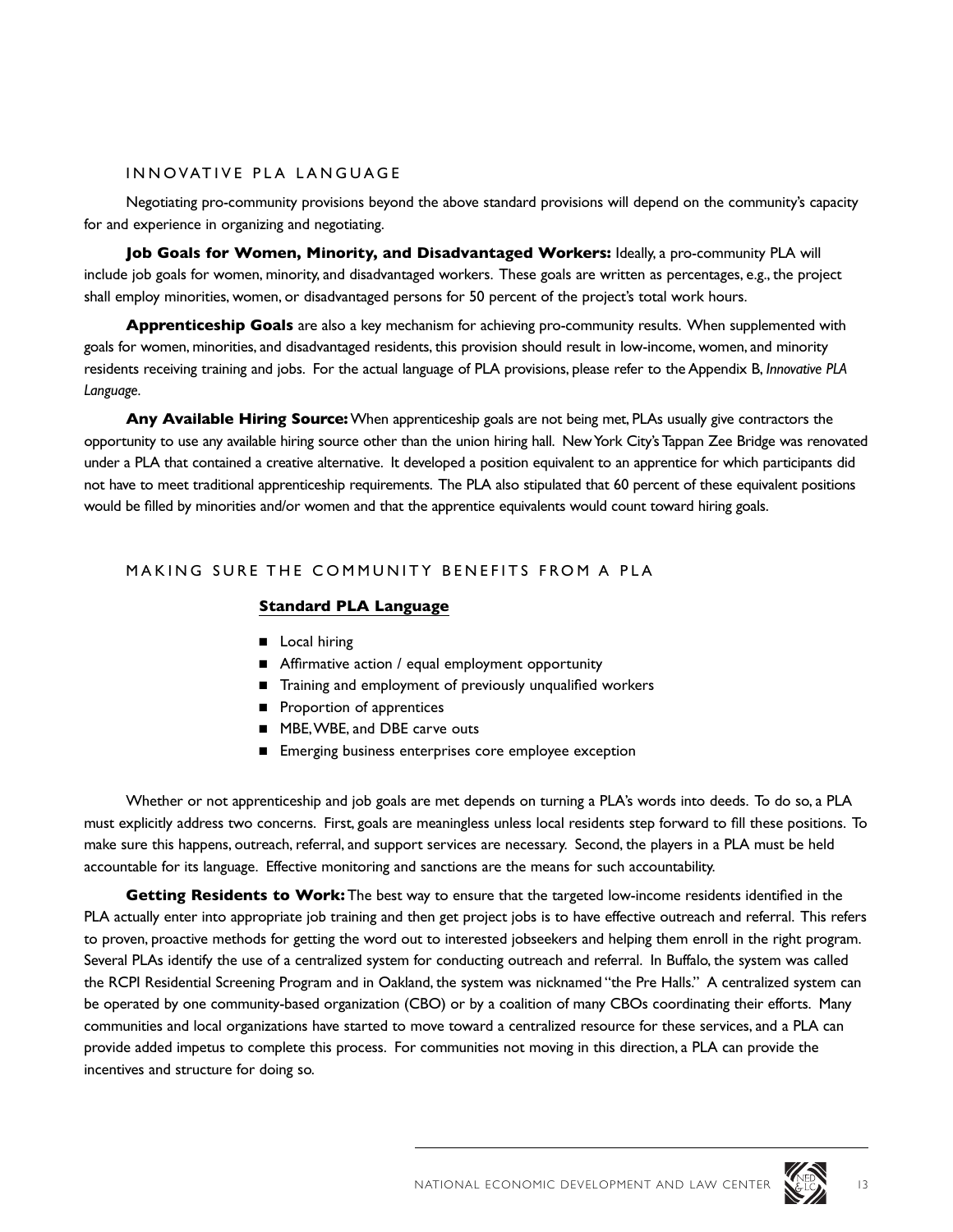**Support Services:** A necessary ingredient in a pro-community PLA's success is the availability of support services for residents coming into the job market for the first time or after a long hiatus. CBOs typically provide these services, which can range from childcare or transportation assistance to substance abuse treatment or domestic violence counseling. In Seattle, the Sound Transit PLA created a pre-apprenticeship structure to prepare and support unemployed and underemployed participants for entry into apprenticeship. Called the Regional Apprenticeship Integrated Delivery System (RAPID), this structure serves as a pipeline for several CBOs that provide social services, apprenticeship preparation, and the trade-specific apprenticeship to the targeted groups identified in the PLA.

**Funding Mechanisms:** Effective outreach and referral for a large construction project often requires funding beyond what was previously available. To date, at least two PLAs have created mechanisms to provide the needed funds. Sound Transit, the public agency, agreed to pay no less than five cents per hour worked by employees covered under the PLA into a fund that will compensate service providers involved with the RAPID program. Sound Transit administers the fund with guidance from a separate Fund Administration Committee that includes labor, community and Sound Transit representatives. The Port of Oakland's PLA created a similar fund and charged a Social Justice Committee with setting the agenda for how these funds are distributed.

## PUTTING TEETH INTO A PLA

**Monitoring:** Monitoring contractors' compliance with the PLA provisions is another important issue for the community. Community representatives should decide on and advocate for a monitoring system that will deliver the community benefits agreed to in the PLA. The choice of a "project monitor" is a key one. Options include: the project contractor, the public agency's Equal Employment Office or Contract Compliance Office, a consultant with experience in implementing job goals, or community groups. Community advocates should learn which of these groups or individuals has the capacity for effective procommunity PLA monitoring. For example, if a public agency's Equal Employment or Contract Compliance Office has been successful in ensuring that job goals on prior projects are met, it might make sense to use this office as a PLA monitor.

In communities with job-training programs, a consultant for a CBO (or the CBO itself) might serve as an effective project monitor. In Seattle, a local consultant acting as project monitor achieved a workforce participation rate of 25 percent women and minority on several PLAs. The consultant attributed his success to being able to focus solely on monitoring. In Buffalo, CBO project monitors achieved a 28 percent participation rate for minorities and women on the Roswell Park Cancer Institute Project.

Different results would have occurred if these two communities lacked an adequate supply of skilled minority and women labor. In such a situation, the project monitor needs to be directly connected to the community's workforce preparation resources to ensure a steady supply of workers that will enable contractors to meet their workforce needs *and* the PLA's employment goals.

PLAs in Seattle and Oakland developed innovative monitoring mechanisms. Under Sound Transit's PLA, a local community group trains one construction worker on every jobsite to be the advocate for community interests. After training, these workers report to the community group on the jobsite's implementation of the PLA's social justice/community provisions. The Social Justice Committee formed under the Port of Oakland PLA implements, advises on, and resolves disputes generated by the social justice provisions of the PLA. Made up of representatives from community groups, training programs, labor, contractors, the project contractor, and the public agency, the committee reports to the Joint Management Labor Committee, which oversees and administers the PLA. Ultimately, decisions about the type of monitoring mechanism and the location of the project monitor must be made according to local circumstances.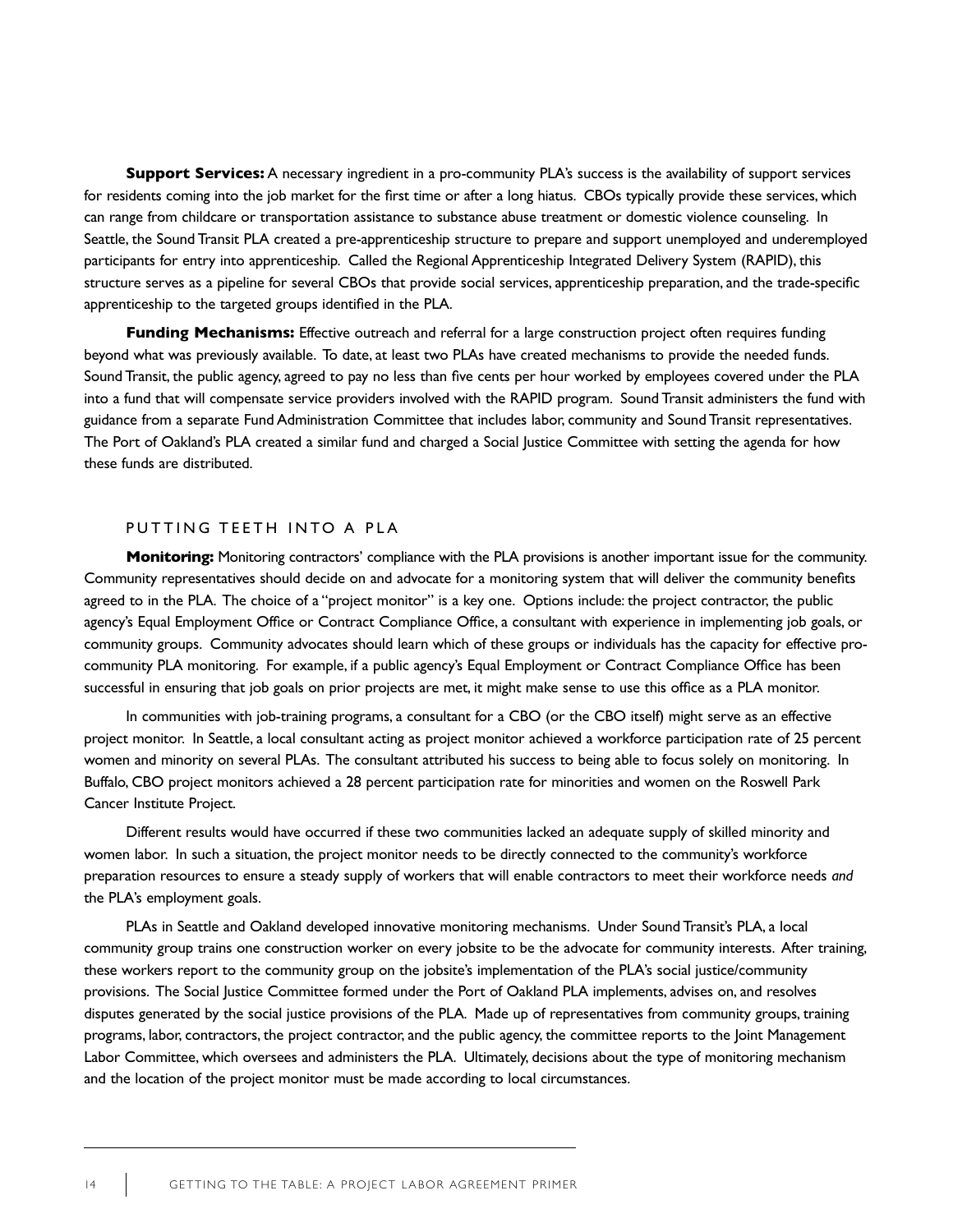**Sanctions:** No monitoring system can be effective without sanctions for failing to reach goals. If the public agency has effective sanctions in its existing non-compliance language, the PLA should incorporate this language. Otherwise, explicit language on the sanctions for failing to attain employment goals should be written into the PLA. In a PLA in Buffalo, failure to meet these goals resulted in contractors not receiving their "draw-down payments"—early payments given to a contractor before the jobsite is completed. Other examples of sanctions are monetary fines, withholding a percentage of a retainer or progress payment, and loss of contract.

However, most PLAs contain no language on non-compliance or sanctions for non-compliance. Without sanctions or other measures, the community cannot guarantee the effectiveness of pro-community provisions. Therefore, sanctions or other non-compliance measures should be a high-priority for communities.

## **Innovative PLA Language**

*Jobs and Apprenticeships*

- **■** Minority,Women, and Disadvantaged Goals
- **■** Apprentice Equivalents

*Outreach, referral and support services*

- Centralized structure
- Additional funding

### *Monitoring*

- Social justice committee or community group
- By a consultant, the agency's existing compliance staff, a community group, or PLA workers

#### *Sanctions*

- Stop draw-down payments or withhold percentage of retainer or progress payment
- **■** Fines or loss of contact

## *Incentives*

- Monetary incentives, i.e. bonus
- **■** Bonus bid points on future works projects

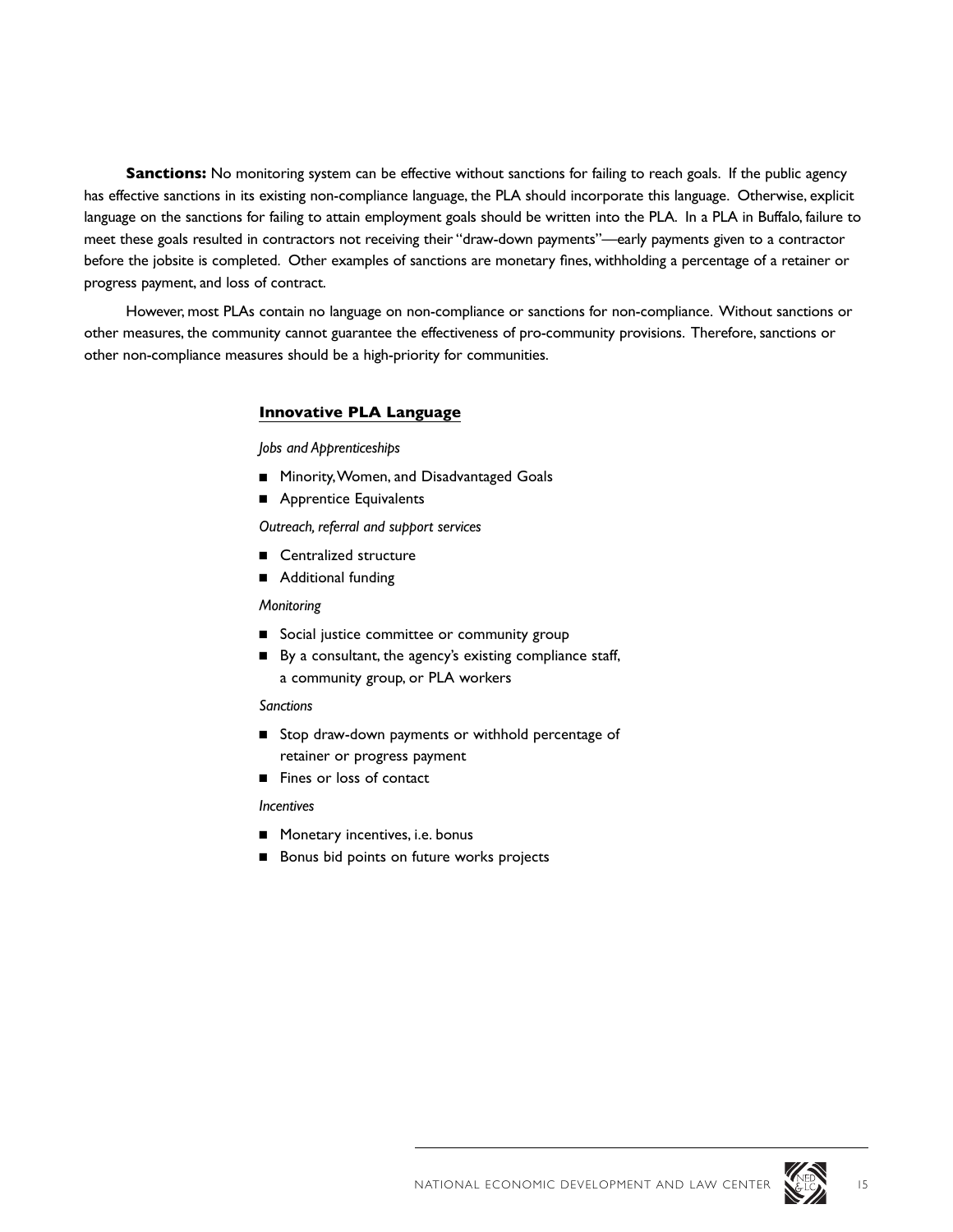# CONCLUSION

PLAs offer the community a meaningful opportunity to gain local jobs, advance training opportunities, and raise funds for local organizations and businesses. These results depend in large part on whether and how the community interest is represented during PLA negotiations. The community can either depend on the goodwill of management and labor, or community representatives can advocate their interests directly.

After just *minimal* community involvement, a PLA is likely to: 1) affirm equal employment and affirmative action goals for journey-level and apprentice positions; 2) require efforts to employ local residents as apprentices; 3) mandate efforts to train and hire those previously unqualified to be employed; and 4) include contract dollars for women-, minority-, and disadvantaged businesses.

After *vigorous* community involvement, even more can be achieved. As the many examples in this primer have shown, vigorous community efforts have led to: 1) hiring and apprenticeship goals for women, minority, and disadvantaged workers; 2) centralized systems for outreach and referral that include support services and additional funding; and 3) effective monitoring systems backed by explicit sanctions.

As governments at all levels turn to PLAs, it becomes urgent for communities to get to the negotiation table for Project Labor Agreements. Inclusion of pro-community language in a PLA provides not only tangible benefits for the community that negotiated it, but also important spillover effects for other communities. One community's PLA provisions often become the starting point for a nearby community's negotiations. By sharing information and strategy with one another, communities across the country will be able to achieve even greater benefits from PLAs than have been achieved to date.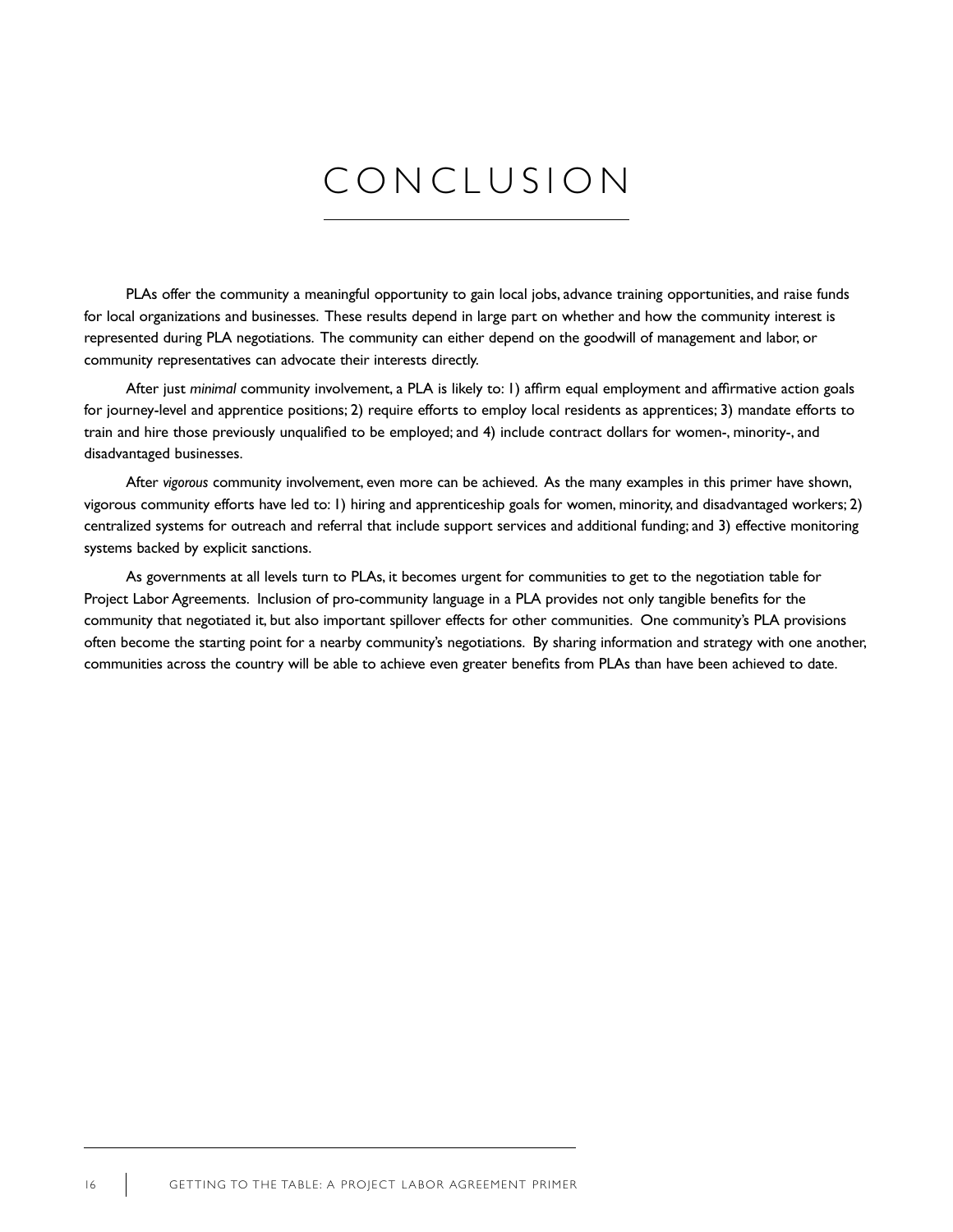## A PPENDIX A: S TANDARD PROVISIONS

**Equal Employment Opportunity (EEO) Language:** The job referral system will be operated in nondiscriminatory manner and in full compliance with federal, state, and local laws and regulations which require equal employment opportunities and nondiscrimination.

**Federal Affirmative Action Language:** Parties agree that affirmative action shall be taken to afford equal employment opportunity to all qualified persons without regard to age, race, creed, color, sex, or national origin. This commitment applies to hiring, training, promotion, transfer, or termination of employees, and parties agree to cooperate to the fullest extent to achieve the intent and purposes of Title VII of the Civil Rights Act of 1964, and Executive Order 11246.

**Local Hire Alternative One:** Parties agree to support the development of increased numbers of skilled construction workers from the residents of the project area to meet the needs of the project and the requirements of the industry generally. Toward that end, the unions agree to encourage the referral and utilization—to the the extent permitted by law and the hiring hall procedures—of qualified residents as journeymen, apprentices, and trainees on this project and their entrance into such apprenticeship and training programs as may be operated by the signatory local unions.

**Local Hire Alternative Two:** Given the size and scope of the project, the parties recognize that the number of craftspersons and others expected to be employed in order to complete the work in a timely fashion and the extended period of time during which construction will be underway should provide significant employment opportunities for qualified residents of the area served by the authority. Equally important, the parties recognize that persons currently lacking the basic skills and qualifications to enter skilled apprenticeship programs will have the opportunity—through such basic training programs as have been established by, or with the cooperation of, the Building Trades Unions—to obtain the requisite qualifications and be considered for employment on the project. The parties will endeavor to support such programs and employ program participants and graduates consistent with the hiring obligations of this agreement and the needs of the contractor for skilled and experienced craftspersons and apprentices.

**Previously Unqualified Workers Language:** It is recognized that special procedures may be established by joint agreement of the parties and governmental agencies for the hiring, training, promotion, transfer, or termination of persons who have not previously qualified to be employed on construction projects of the type covered by this agreement. Parties will make good faith efforts to assist in the proper implementation of such orders, regulations, or agreements for the general benefit of the residents of the project area.

**MBE and WBE Carve Out Language:** It is recognized that the public owner has certain policies and commitments for the utilization of emerging business enterprises and business enterprises owned and/or controlled by minorities or women. The parties shall jointly endeavor to assure that these commitments are fully met, consistent with commitments and all applicable federal and state laws and regulations relating to public contracting and employment and utilization of minorities and minority- and/or women-owned businesses (MBE,WBE). Any provisions of this agreement which may appear to interfere with any successful MBE or WBE bidder shall be carefully reviewed and adjustments made, as appropriate and agreed upon among the parties to assure full compliance with the spirit and letter of the owner's policies and commitments.

**Emerging Business Enterprise's Core Employee Exception:** Parties recognize the Public Agency's commitment to provide subcontracting opportunities on the project to emerging business enterprises and women, minority, and disadvantaged businesses, as well as other enterprises which may not have had a prior relationship with signatory unions. These businesses can bring on core employees.

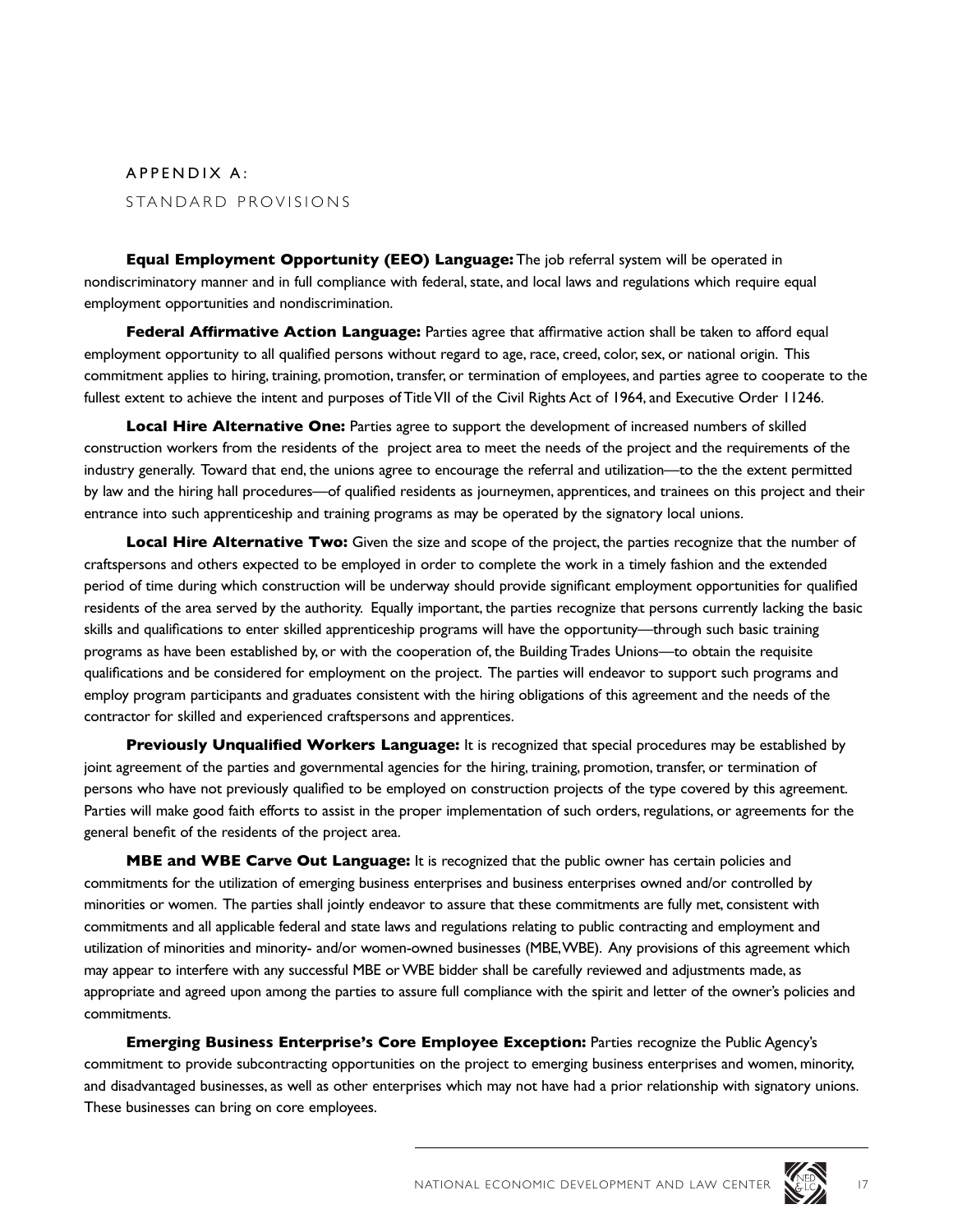### A PPENDIX B:

## INNOVATIVE PLA LANGUAGE

Below are excerpts from several PLAs. The Port of Oakland PLA is excerpted for its Social Justice Committee provisions. The Sound Transit PLA is excerpted for its community monitoring system. The Tappan Zee Bridge PLA is excerpted for its creation of the apprentice equivalent. The Los Angeles School District's PLA is excerpted for its targeting of district graduates for jobs and training and its year-long trial to demonstrate cost savings.

### Port of Oakland's PLA:

## *Community and Social Justice Committee*

"Various provisions of this agreement have been agreed in order to achieve the inclusion of historically disadvantaged businesses and individuals in the contracting and employment opportunities created by the qualifying work. In order to implement these social justice provisions, the Port will form a Social Justice Committee to serve as the central forum for representatives of all interested or affected parties to exchange information and ideas and to advise the Port staff concerning the operation and results of the Port Social Justice Programs and the ongoing role of this PLA as an integral component of the Port's program.

"The Social Justice Committee will be comprised of representatives of all interested segments of the community who will be appointed by the Port, including but not limited to local, minority and female business organizations, CBOs, unions, Project Contractor, and contractors. The Port's representative on the Committee shall serve as chair. The Committee will meet monthly or at the call of the chair to discuss work progress and projections and other issues of concern to the Committee.

"Issues that are not resolved by the Committee may, if appropriate, be referred to the Social Justice Subcommittee of the Joint Administrative Committee. Reasonable costs of the program established by the Social Justice Committee shall be borne in partnership between the Port and industry (labor/mgmt) with the industry share being paid by the existing industry contract administration or similar trust funds referenced in Article XI, Section 3."

## *Joint Labor Management Committee*

"Parties shall establish a standing Subcommittee on Social Justice to the Joint Administrative Committee which shall be comprised of representatives from the unions, Project Contractor, contractors, and CBOs located in the Local Impact Area and selected by the Port and mutually accepted by the Project Contractor and the unions. The purpose is to promote and support on an ongoing basis the utilization, to the maximum extent possible, of Oakland-based small and historically disadvantaged businesses and the training, placement, and retention of Local Impact Area residents, especially applicants from groups that have been historically disadvantaged in construction industry employment opportunities. The Subcommittee shall meet on a regularly scheduled monthly basis or at the call of Project Contractor to discuss business, training, job opportunities, and any issues concerning alleged noncompliance. The Project Contractor shall chair and be responsible for scheduling meetings and preparing agenda topics with input from other Subcommittee members. Contractors shall be prepared to report on monthly progress and to provide ongoing workforce projections for their work. Timely notice of the location and time of the meetings shall be given to all Subcommittee members."

#### Sound Transit's PLA:

#### *Community Representation*

"As diverse and low-income communities are underrepresented in the construction industry, the parties to this PLA support the direct involvement of FAST Jobs Coalition's Community Representatives and Agents, hereinafter referred to as FJC-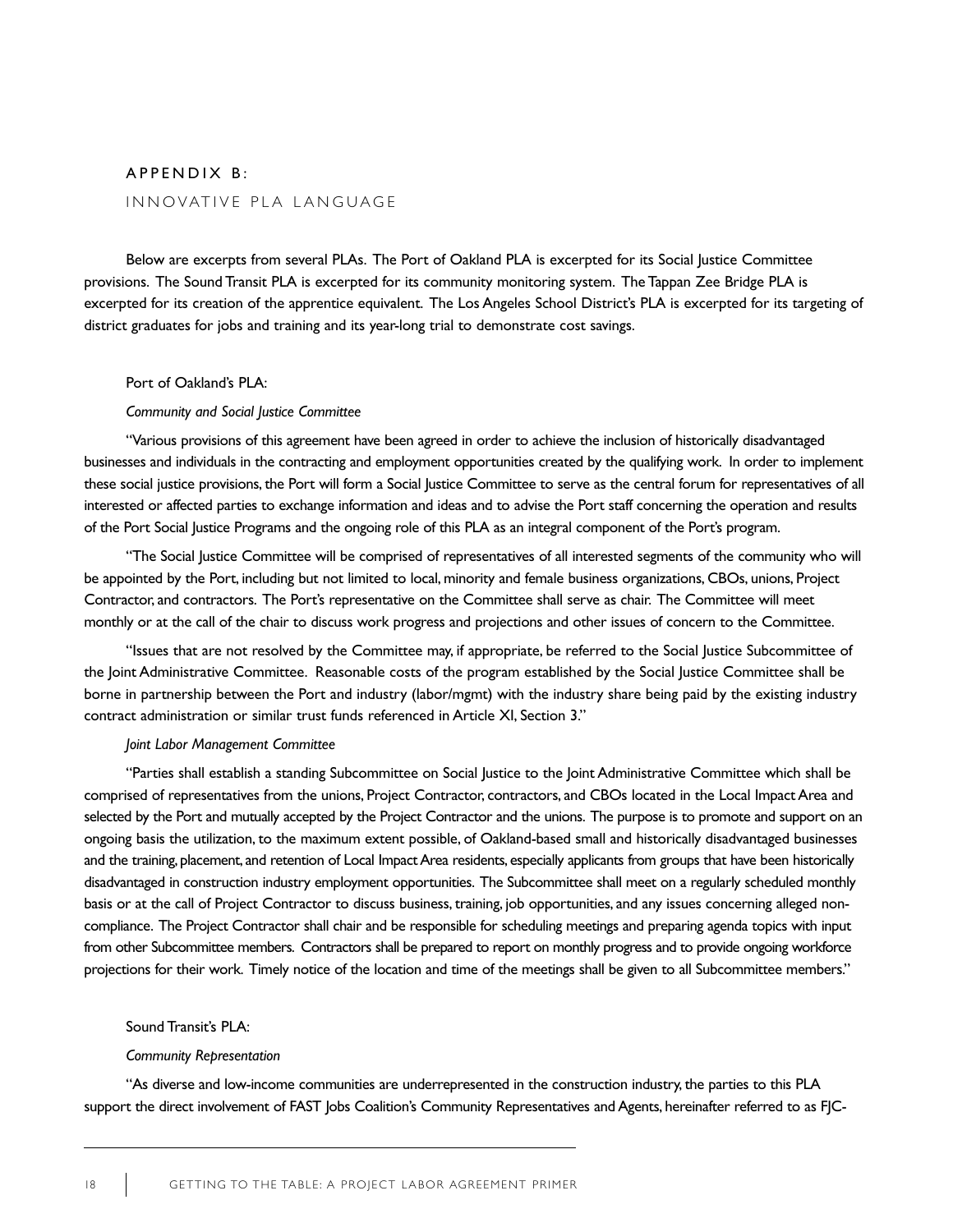Rep and FJC-A's, to insure the securement and successful retention of people of color and women. They will be trained in jobsite monitoring and advocacy of community interests in the implementation of the social justice provisions contained in this agreement.

"FJC-Reps are employees of contractors. FJC-A's are rep's from FAST Jobs Coalition.

"FJC-Reps may be designated on projects valued at \$1 million or above.

"All FJC-Reps and A's will contact FAST Jobs if non-compliance or other irregularities are observed or reported. Activities include: monitoring of stated goals for participation of workers of color and women in construction trade force; support, mentoring and problem solving for all workers, including workers of color and women, to promote harmony and safety on the jobsite and to increase retention of workers of color and women in the industry; act as a liaison for workers of color and women and the FJC, between employers and their union representatives to enhance effective communication and expedite resolution of issues; participate as needed in the implementation of Sound Transit Project policy or mutually agreed upon contractor, union, or FAST Jobs directives; and serve as recruitment resource for employers, unions, and apprenticeship programs.

"FJC-reps and A's will submit a monthly report to FAST Jobs detailing their activities."

### Tappan Zee Bridge's PLA:

### *Apprentices*

"Recognizing the need to… provide craft entry opportunities for minorities, women, and economically disadvantaged non-minority males, contracts will employ apprentices… up to 25%.

"Unions agree to work in close cooperation with, and accept monitoring by, the New York State Department of Labor to ensure that minorities and women are afforded every opportunity to participate in apprenticeship programs which result in the placement of apprentices on this project. To further ensure that this contractor effort is attained, up to 50% of the apprentices placed on this project shall be first year, minority, women, or economically disadvantaged apprentices as shall be 60% of the apprentice equivalents, placed on the project, who do not necessarily meet all of the age or entrance requirements for the apprentice programs or have necessarily passed the entrance exam. Unions will cooperate with contractor requests for minority, women, or economically disadvantaged referrals to meet this contractor effort."

## Los Angeles Unified School District's PLA

## *Scope of the Agreement*

"This is on a trial basis for one year. District must demonstrate that cost savings have materialized at a level sufficient to justify continuing the agreement."

#### *Local Hire Language*

"Unions shall recruit school district graduates and local community residents from the District's attendance area to be employed on Project work. Unions agree, to the extent law permits and as long as they possess the requisite skills and qualifications, district graduates and local community residents from the District's attendance area shall be first referred, including apprenticeship and other subjourneyperson positions until at least 50% of the positions for a particular Contractor (including core employees) have been filled with graduates and attendance area residents. Others are only referred if 50% already filled or such individuals are not available. Unions and contractors shall submit individual reports identifying those individuals referred by the union and hired by the contractor. At minimum, reports will include address of employee and whether a district graduate. If union doesn't refer qualified women or minority applicants, and if they're necessary to meet affirmative action or equal employment opportunity goals pursuant to federal, state, local rule or law, then contractor can go to any source."

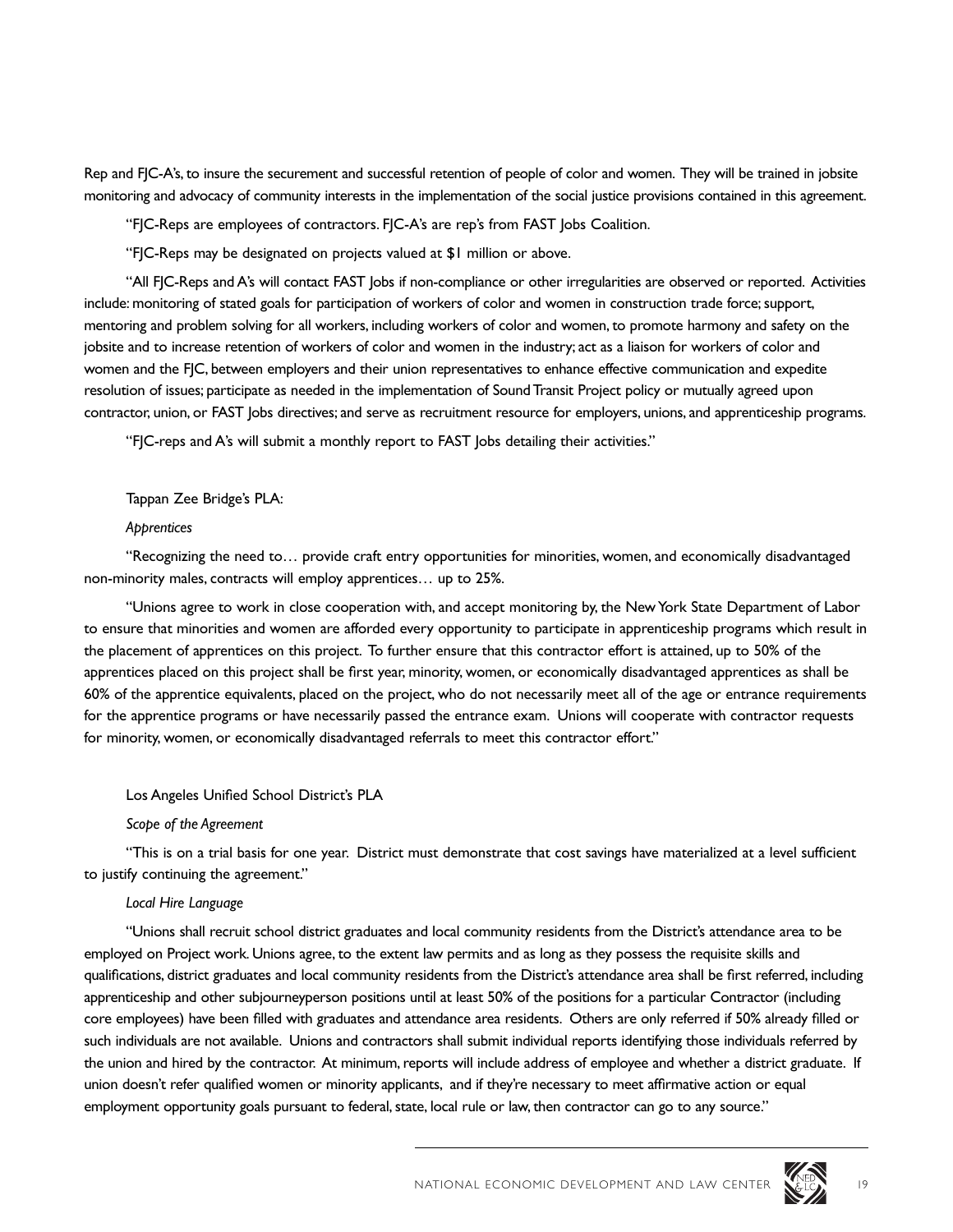## A PPENDIX C:

PUBLIC SECTOR PLAS

| STATE                       | <b>PROJECT</b>                                                                              |
|-----------------------------|---------------------------------------------------------------------------------------------|
| <b>California</b>           | Concord Police Facility, 1990                                                               |
|                             | EBMUD's Multi-Purpose Pipeline, 2000                                                        |
|                             | Contra Costa County Hospital, 1995                                                          |
|                             | Los Angeles Airport, over \$100 million, 1995                                               |
|                             | Port of Oakland, \$1.6 billion, 2000                                                        |
|                             | Lawrence Livermore Lab, 1996                                                                |
|                             | Los Vaqueros Reservoir, \$450 million, 1995                                                 |
|                             | Los Angeles Unified, \$1.8 billion, 1999                                                    |
|                             | Orange County Construction Agreement, 2000                                                  |
|                             | Santa Ana Schools, \$145 million, 2000                                                      |
|                             | Sacramento's Light Rail Extension, \$222 million, 2000                                      |
|                             | San Diego County Water Authority's Emergency Storage Project, 1999                          |
|                             | Metropolitan Water District of California's Inland Feeder,<br>\$1.1 billion, 1996           |
|                             | San Jose Airport, over \$1 billion, 2001                                                    |
|                             | San Francisco Airport, \$2.4 billion, 1997                                                  |
|                             | West Contra Costa Unified School District, 2000                                             |
| Colorado                    | Denver International Airport, 1989                                                          |
| <b>Connecticut</b>          | Harbor Yard Sports Complex, \$14 million, 1997                                              |
| <b>District of Columbia</b> | Washington Convention Center, 1999                                                          |
| Idaho                       | Idaho Dept. of Energy Lab, 1984, revised 1991                                               |
| <b>Indiana</b>              | Indiana White River State Park Development Commission's NCAA<br>National Headquarters, 1998 |
| <b>Massachusetts</b>        | Braintree Weymouth Relief Facilities, 1998                                                  |
|                             | Walnut Hill Water Treatment Plant, 1998                                                     |
|                             | MetroWest Water Supply, 1996                                                                |
|                             | Boston Harbor, \$3.9 billion, 1989                                                          |
|                             | Boston Central Artery / Tunnel Project (the "Big Dig"),                                     |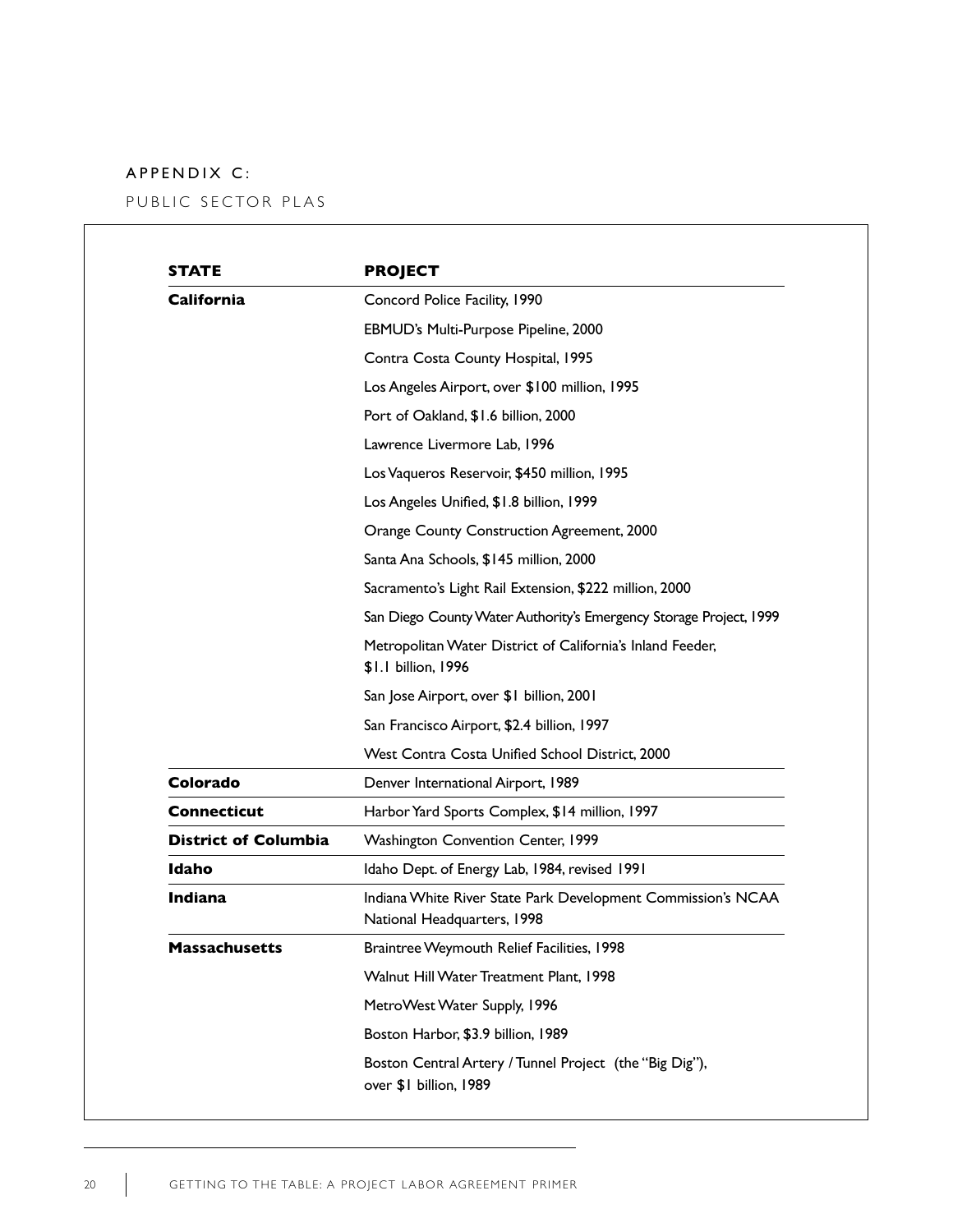| <b>Nevada</b>    | Colorado River Commission Power Project, 1997                                  |
|------------------|--------------------------------------------------------------------------------|
|                  | Southern Nevada Water Authority Improvements, 1997                             |
| <b>New York</b>  | Erie County Courts, 1999                                                       |
|                  | Northwest Academy in Buffalo, 1998                                             |
|                  | Suffolk County Ballpark, \$18.5 million                                        |
|                  | I-287/ Cross Westchester Expressway Corridor, 1999                             |
|                  | Tappan Zee Bridge, \$130 million, 1994                                         |
|                  | Suffolk County Community College Health Technology Building,<br>\$53.2 million |
|                  | Buffalo-Niagara Airport, \$85 million, 2000                                    |
|                  | Roswell Park Cancer Institute, \$150 million, 1994                             |
| Ohio             | Cleveland Football Stadium, 1997                                               |
|                  | Klamath Falls, 1985                                                            |
| <b>Oregon</b>    | Federal: Tennessee Valley Authority: Maintenance and<br>Construction, 1991     |
| <b>Tennessee</b> | Oak Ridge Department of Energy Lab (federal), 1997                             |
|                  | Utah I-15 Construction (federal), 1996                                         |
|                  | Sound Transit. 1999                                                            |
| Washington       | Port of Seattle Airport Modernization, 1999                                    |
|                  | Seahawks Stadium, 1998                                                         |
|                  | Mariners Baseball Stadium, 1997                                                |
|                  | Port of Seattle Central Waterfront Project, 1994                               |
|                  | Washington Aviation Field, 1987                                                |

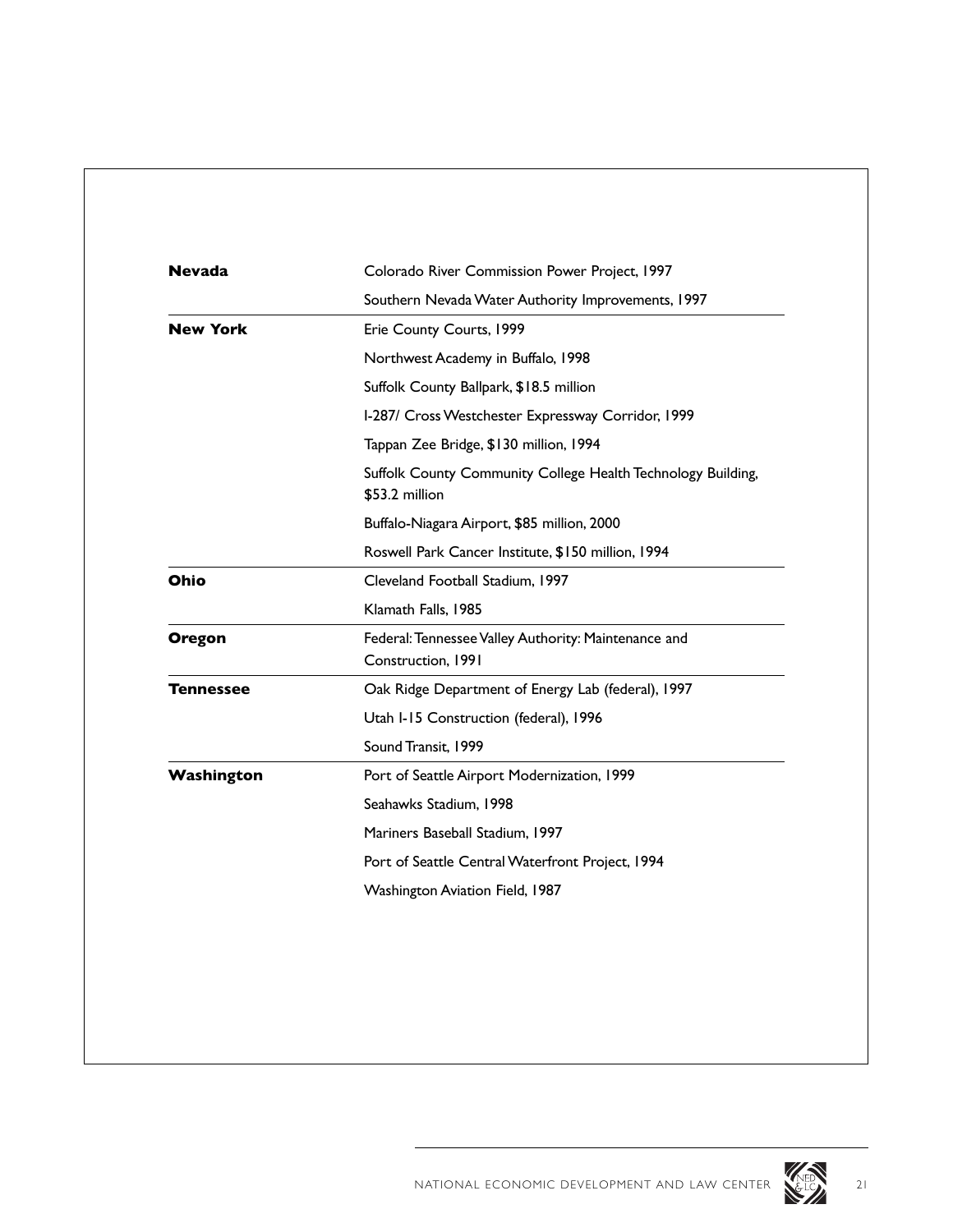## A PPENDIX D: S ELECTED BIBLIOGRAPHY

AFL-CIO/National Contractors Association White Paper, "Public Sector PLAs: An Objective Review," 1995.

Alario, Linda,"Project Agreements and Government Procurement," 19 *Journal of Labor Research* 17–30, 1997.

Association of General Contractors,"An Analysis of Public Owner Construction Project Labor Agreements," 1994.

*The Boston Harbor Case: Building and Construction Trades Council of the Metropolitan District v. Associated Builders and Contractors of Massachusetts and Rhode Island*, 507 U.S. 218 (1993).

Coup, Brad,"Legal Considerations Affecting the Use of Public Sector Project Labor Agreements," 19 *Journal of Labor Research* 1, 1998.

General Accounting Office,"Project Labor Agreements:The Extent of Their Use and Related Information," Congressional Report, 1998.

Isokait, Bill,"Project Labor Agreements:An Industry Perspective," 19 *Journal of Labor Research* 65–71, 1998.

Longworthy, David,"Project Labor Agreements After Boston Harbor," 21 *William Mitchell Law Review* 1103, 1996.

Northup, Herbert,"Boston Harbor-type Project Labor Agreements in Construction: Nature, Rationales and Legal Challenges," 19 *Journal of Labor Research* 1–63, 1998.

Tucker, Alan, Inc., "Issues Involving the Potential Use of Project Labor Agreements," prepared for Sound Transit, 1999.